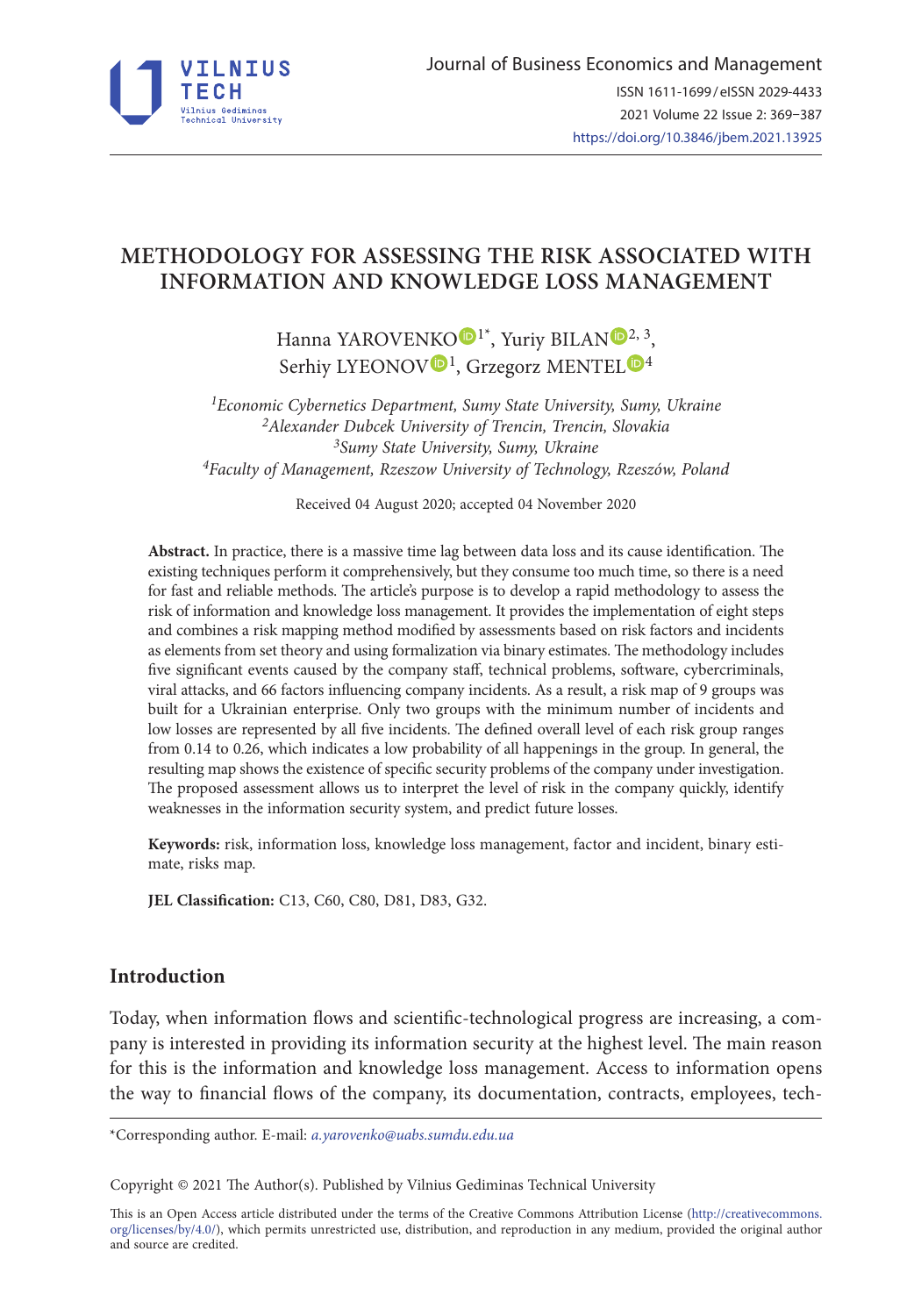nologies, products, personal data, etc. Today, companies depend entirely on information and knowledge, so accidental or non-accidental loss of any information can have negative consequences for the entrepreneurs. It will relate not only to the cost to recover information but also to the financial losses – results from substantial information loss.

According to the research conducted by the Ponemon Institute commissioned by IBM Security, the average financial loss from hacking and leakage of information in June 2019 for medium-sized businesses in the world was about \$ 3.92 million (Ponemon Institute, 2019). This sum has been increased by 1.55% (\$ 3.86 million) from 2018, by 8.29% (\$ 3.62 million) in 2017, and by 12% (\$ 3.50 million) over the last five years (Ponemon Institute, 2018, 2017, 2014). The leader in this area is the United States, the companies of which lost an average of \$ 8.19 million in 2019. One can also point out companies in the Middle East (\$ 5.97 million), Germany (\$ 4.78 million), Canada (\$ 4.44 million), and France (\$ 4.33 million). Enterprises in India and Brazil received the lowest average losses of \$ 1.83 million and \$ 1.33 million, respectively Ponemon Institute (2019).

Analysing industry losses, companies in health (\$ 6.45 million), financial (\$ 5.86 million), energy (\$ 5.60 million), industrial (\$ 5.20 million) and pharma (\$ 5.20 million) suffered the most considerable average losses (Ponemon Institute, 2019). According to Breach Level, more than 18 million records are lost every day, which means 214 records every second. In the first half of 2018, the record number was 3,353,172,708 records (Gemalto, 2018). It means that the situation in the whole world is unfavourable since there is a tendency to increase financial losses as a result of leaks, break-ins, theft, and other types of information loss.

Loss of information and knowledge can lead to a loss of the company's reputation and customer trust since the information may be publicly available. Data of millions of customers of the company Microsoft have become available on the Internet. The reason was the incorrect setup of the Elasticsearch database. Two hundred fifty million records were publicly available from 05/12/2019 to 31/12/2019 (Riley, 2020). A similar situation was in February 2020 at Decathlon, the information about customers of which was also available online. The reason was the poor security of the Elasticsearch server (Targett, 2020). Also, in February 2020, it was reported that hackers stole data of more than 10.6 million customers of MGM Reports in 2019 during a hacking attack (Cimpanu, 2020).

In 2019, many companies faced the problem of information loss, which concerned not only the personal data of individuals but also banking information – credit and debit cards. Such famous firms as Mastercard, Wyze, Honda, Toyota, Lexus, Yves Rocher, the financial holding company Capital One, several Iranian banks have suffered losses. The companies do not only lose customers in such a way; they often have to pay fines. Thus, for the leakage of data of 9.4 million customers, Cathay Pacific has to pay a fine of about \$ 642,000 (Lee, 2020). Unfortunately, there are many cases where companies are obliged to pay fines when they lose their information.

Since the problem of information and knowledge loss management is relevant, this study will solve the issue of assessing the risk of information and knowledge loss for companies, because identifying risks enables the company to predict not only the probable loss but also to identify security issues. In practice, such techniques as COBRA, RA Software Tool, CRAMM, MethodWare, etc. are used for risk assessment. Their advantages include a comprehensive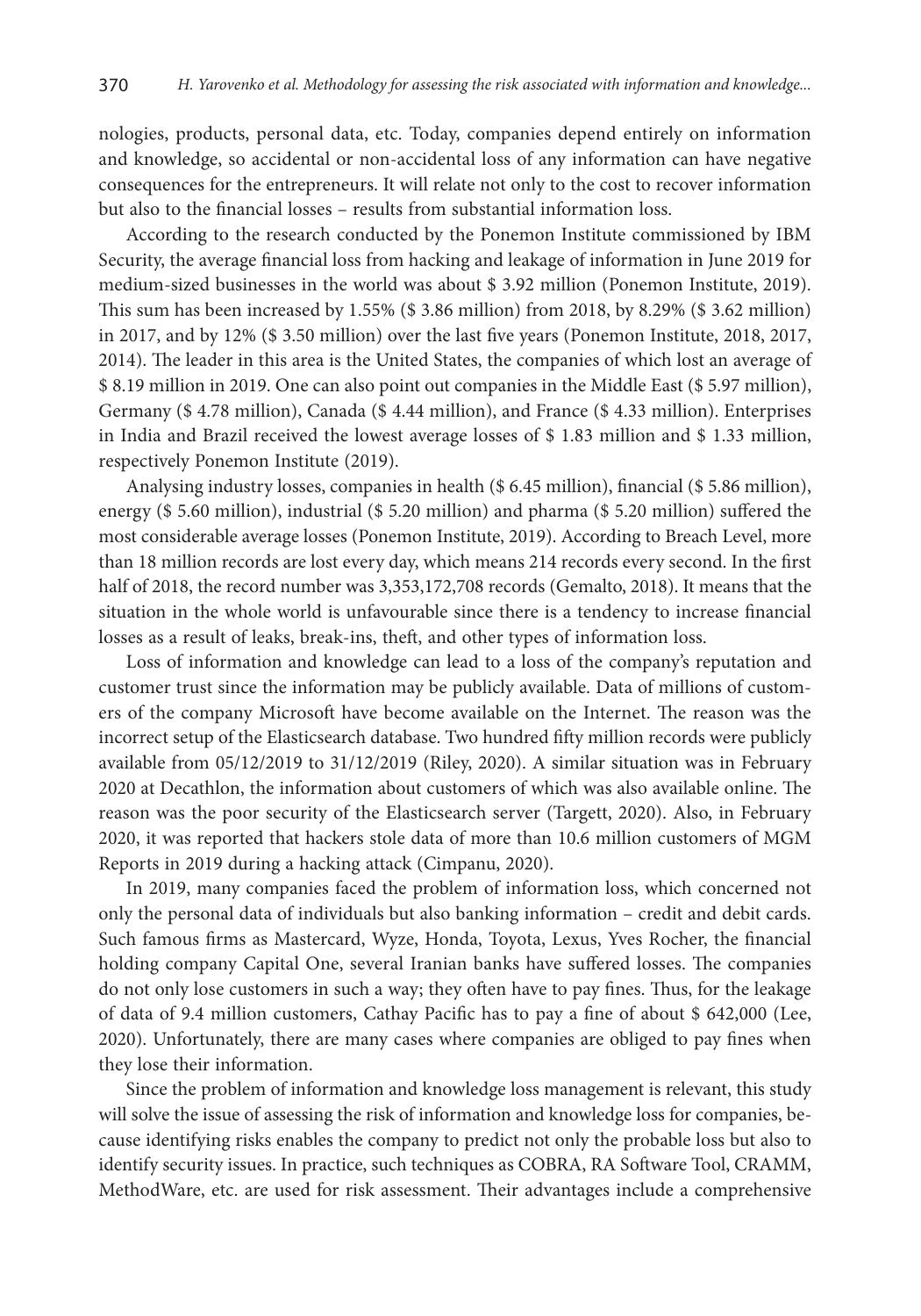approach to risk identification, which involves the collection of large data amounts, the calculation of particular methods, the security standards maintenance. The use of these techniques takes considerable time. The companies need an average of 206 days to find information and 73 days to recover (Ponemon Institute, 2019). That is why the study focuses on the development of a rapid methodology that will quickly assess the risk of loss of information and knowledge. Its practical application will reduce time and labour costs.

This paper is structured as follows. Section "Literature review" shows different approaches of international scientists to study the problem of the risk associated with information and knowledge loss management. Part "Risk incidents and risk factors" makes a list of specific incidents and influence factors to assess risk, and explains their concept. Section "Research methodology" presents the developed methodology for the risk assessment, which includes eight stages. Part "Results" demonstrates the results of applying the methodology for one Ukrainian company. Section "Conclusions" contains brief conclusions, limitations, recommendations for the implementation of a measures' set to reduce the risk of information loss, further possible research.

### **1. Literature review**

The problems associated with the study of the information and knowledge loss risks are quite common in the world. The main reason is the growing trend in the level of informatization and computerization of society. Scientists are exploring various aspects of information loss in different areas: banks (Aryani & Hussainey, 2017; Limba et al., 2019), entrepreneurship (Vasa et al., 2014; Brahmana & Tan, 2018), stock market (Leonov et al., 2012), agriculture (Podaras, 2017), national and global economics (Bilan et al., 2019c; Leonov et al., 2017; Kendiukhov & Tvaronavičienė, 2017). Separately, we can highlight the methodology proposed for systemic risk identification in the banking system of Ukraine (Vasylyeva et al., 2014; Vasa & Angeloska, 2020), which allows us to reduce the risk of information loss in the process of bank consolidation. Also, the risk assessment proposed in an article (Boyko & Roienko, 2014) is interesting for assessment of the insurance companies used in suspicious transactions, which affects a change in the approach to maintaining knowledge in the insurance industry.

One of the main reasons for the information loss is a fraud, which is carried out by employees, company management, external criminals. Morsher et al. (2017) identified that the cause is the unlimited availability of information, especially financial information. To resist this phenomenon, Lyulyov and Shvindina (2017) proposed the Pentagon theory, which can be one of the methods of reducing information leakage from the company. Kostyuchenko et al. (2018), Leonov et al. (2019) also proposed to use monitoring systems to fight against fraud that affects the information and knowledge loss management. Kollár et al. (2017) developed the transformation model as one of the possible tools to increase the level of information security and reduce the risk of information loss. One of another reason for the information loss is the unintentional implementation of errors by employees due to their insufficient experience or lack of required professional knowledge (Gupta, 2017). Therefore, some researchers emphasize the importance of developing innovative approaches to creating and using training systems in companies to solve this problem (Kolomiiets & Petrushenko, 2017).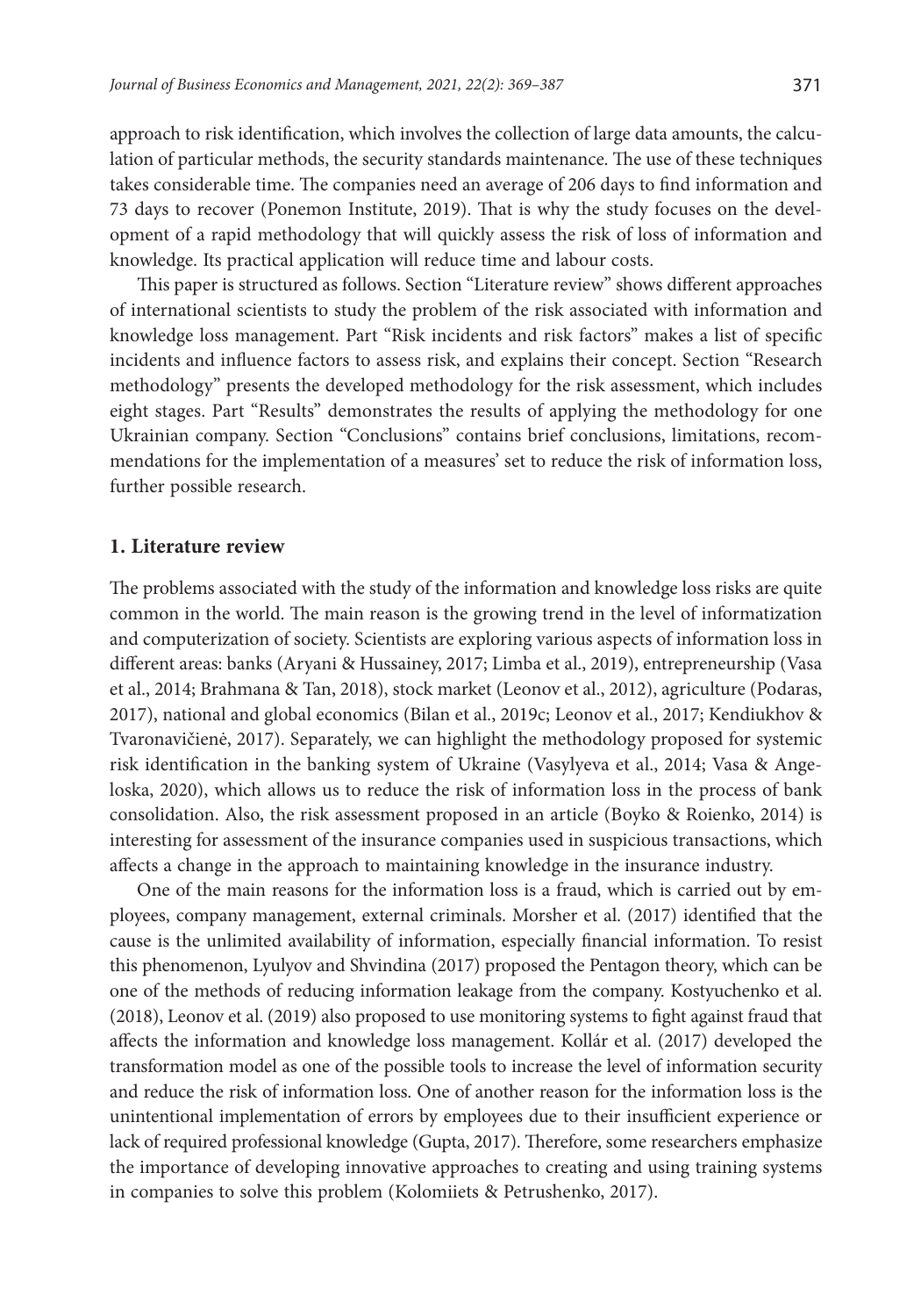Many studies pay attention to the fact that the problems associated with the collection, processing, storage of information at a high and safe level are increasing with the growth of the level of the scientific and technical process, the informatization of society and enterprises. These aspects are addressed in researches by groups of authors (Bilan et al., 2019a, 2019b; Hrytsenko et al., 2019; Karaoulanis, 2018). Levchenko et al. (2019), Lyeonov et al. (2019) raised the issue of information security in banks to protect anti-money laundering. Along with it, the impact of big data on company informatization and corporate social responsibility is investigated by Hammerström et al. (2019). Creating corporate databases has an important impact on the state of information and knowledge in the company, therefore, we need effective tools to reduce the risk of their losses in the conditions of Big Data functioning. To ensure this aspect, Vasyl'eva et al. (2017) proposed the use of the innovation's diffusion theory, which allows to reduce the risk of data loss during the process of data integration. Another approach is to increase the effectiveness of management methods that affect risks in the activities of companies, including information (Grenčíková et al., 2019). Nasr et al. (2019) suggested to create the integrated risk management framework for firms.

Specialists use various techniques and methods to assess risks. Kuzmenko and Bozhenko (2014) considered the optimization models of bank risks for a quantitative assessment of market risks. Berzin et al. (2018) used an approach to assess the risks of business activity, based on creating a quadrangle of factors and determining the centre of mass, which allows us to predict the likelihood of stability in the level of business activity. Dmytrov and Medvid (2017) developed the approach of quantifying indexed information for risk assessment, that fits the needs of the National Risk Assessment of Money Laundering and Terrorist Financing Risks. Lazaroiu et al. (2018) proposed measures to maintain data confidentiality to ensure the General Data Protection Regulation. In researches of risk issues, there are quite popular statistical methods of risk assessment (Hudakova et al., 2018), panel cointegration and causality analysis (Bilan et al., 2020), system dynamics (Jin, 2019), probabilistic methods (Polak, 2019), econometric methods (Bilan et al., 2019d; Mura et al., 2018). Hudáková and Dvorský (2018) proposed assessing the risks in dependence on the rate of implementing the risk management process in the SMEs. Other researchers suggest using the neural network apparatus (Subeh & Yarovenko, 2017); sectoral analysis (Nocoń & Pyka, 2019); bifurcation theory (Vasilyeva et al., 2019).

The issue of information security and the risk of information loss is widely discussed at international conferences. So, the issues of critical (information) infrastructures protection, to solve significant problems of resilience and societal safety, were presented at the conference "The 15th International Conference on Critical Information Infrastructures Security" on 2–3 September 2020 in Bristol, UK (University of Bristol, 2020). Scientists discussed the most crucial directions in data security, cyber-espionage, cyber-terrorism, opportunities of risk mitigation, using cloud computing, machine learning to improve resilience data protection, etc., at the 19th Annual AusCERT Cyber Security Conference on 15–18 September 2020 in Australia (AusCERT, 2020). Specialists in the field of computer and information security debated about security guarantees against arbitrary attacks, biometric backdoors, Deep Learning, Neural Networks, Genetic Testing for detection breaches in information security, development software for malware detection, etc., at the 5th IEEE European Symposium on Security and Privacy on 7–11 September 2020 (IEEE, 2020)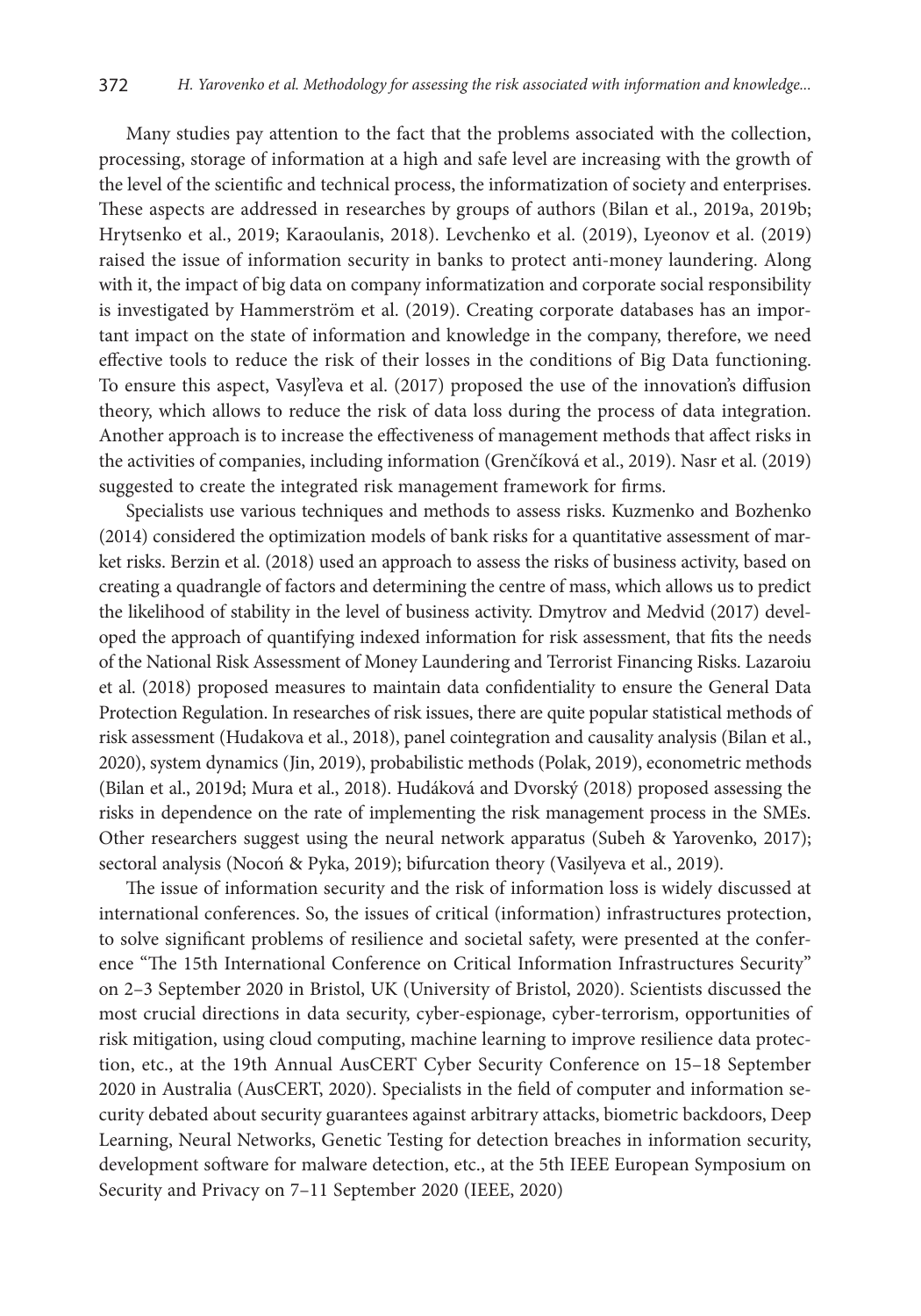The analysis of the achievements described in the researches shows different areas that need to solve the problem of assessing the risk associated with information and knowledge loss management. There are no universal approaches, but the assessment process must be fast and efficient. Thus, this article will focus on developing a rapid risk assessment methodology.

## **2. Risk incidents and risk factors**

The risk of information and knowledge loss is a possible danger, a threat to the company, which leads to the loss of the most valuable resource – information and knowledge. This risk depends on certain conditions – incidents, which company staff can cause by actions, technical problems, software, illegal actions of cybercriminals, virus attacks. On the other hand, the occurrence of such an incident may be due to various factors. When an employee unknowingly did not save the results of his or her work, the information was lost. As a result, additional time and additional resources were necessary to recover, i.e., the company lost not only information but also financial support, the size of which is usually measured by information loss in the company. Based on the example, a specific employee's action is a factor that has affected the loss of information, i.e., a generated risk. Since the initiator was a person, this factor refers to an incident caused by human actions.

To determine the level of information and knowledge loss risk, we identify five incidents (causes) and 66 factors of influence that cause the incident in the company.

1. "Human Error Incident" (HE), caused by the misconduct of staff. Thus, users' errors, their careless use of the computer, and the software can lead to information loss. According to statistics, the human factor causes about 32% of loss (Karabuto, 2020). The following twelve factors influencing the occurrence of this incident were selected: Intentional deletion of data files or sections of text; Unintentional deletion of data files or parts of the text; Intentional non-saving information; Unintentional non-saving information; Overwriting important files; Accidental formatting of your hard drive; Liquid spills; Intentional making a mistake; Unintentional making a mistake; Using of other usernames and passwords; Theft of information by employees; Violation of the rules and procedures for working with data.

2. "Viruses and Malware Incident" (VM), related to virus attacks and antivirus programs. Companies often face a situation where, due to the malicious action of an antivirus program or the appearance of a new virus, the virus enters the system, which leads to the information loss and blocking the work of the entire company. About 7% of information loss is due to a VM incident (Karabuto, 2020). To assess the risk ten factors causing this incident were used: Lack of antivirus updates; Lack of scanning by antivirus; Loss of information due to a virus; Corruption virus; Intentional activating a virus email by a user; Unintentional activating a virus email by a user; Intentional disabling antivirus software; Unintentional disabling antivirus software; False Signal Antivirus; Removing important information by antivirus.

3. "Technical risk" (TR), resulting from a technical, mechanical malfunction. The equipment failure, mechanical damage, wear of the media, improper use cause 44% of the information and knowledge loss management (Karabuto, 2020). This incident includes twelve factors that lead to the malfunctioning of the equipment or its physical destruction, such as Hard disk mechanical failure; Computer damage due to overheating; Computer damage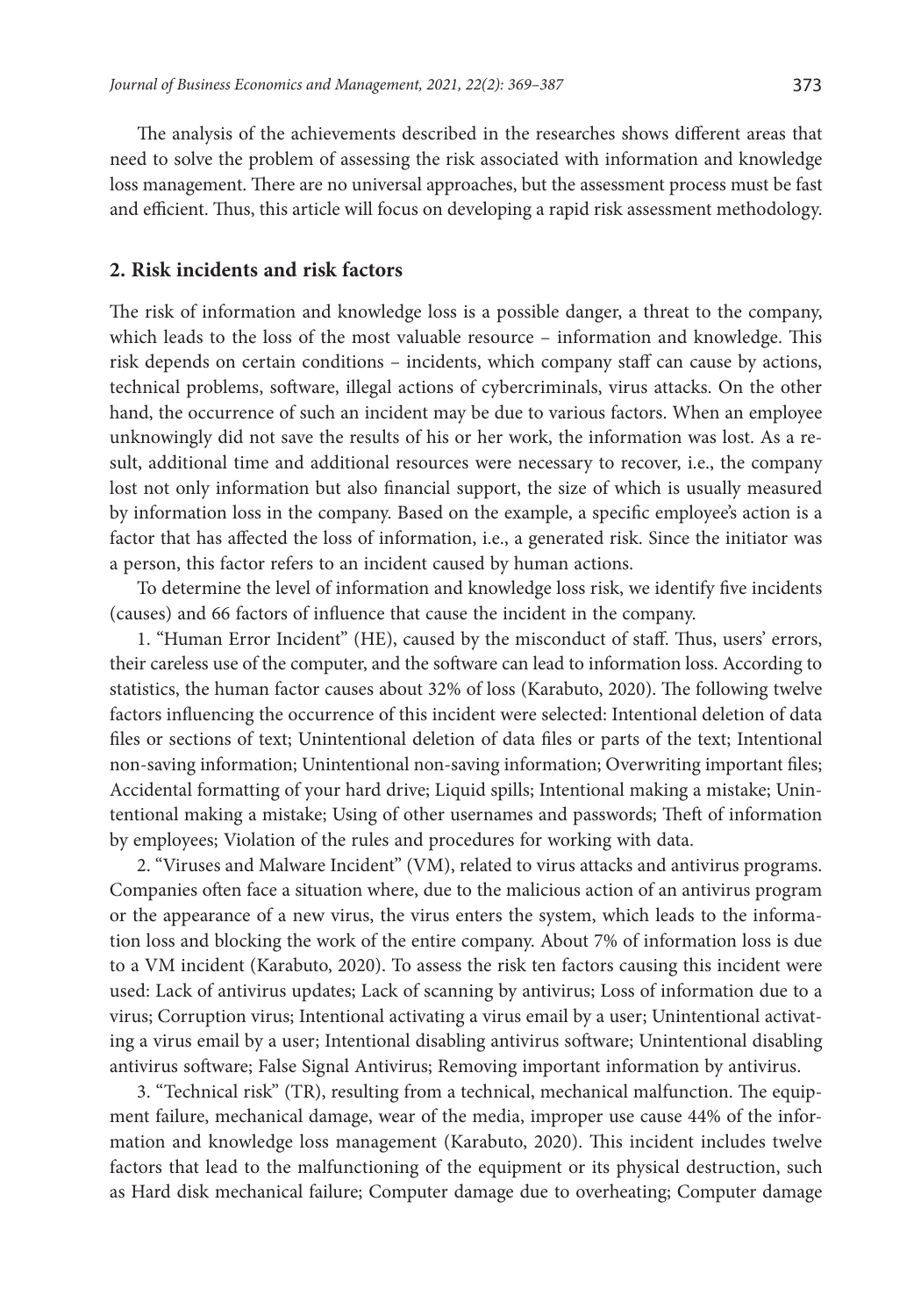due to dust accumulation in the computer; Intentional dropping or jostling a computer; Unintentional dropping or jostling a computer; Tornadoes, earthquakes, and other natural disasters; Fire; Planned power outage; Unplanned power outage; Intentional turning off the computer without saving information; Unintentional turning off the computer without saving information; Conflict between devices.

4. "Criminal risk" (CR), caused by the illegal actions of cybercriminals against a company to steal data or knowledge. Today, this incident occurs in 4% of cases (Karabuto, 2020), but it is difficult to predict because it is the cause of actions that are external to the company. As a rule, criminals are interested in information about the company's financial flows, new technologies and developments. Theft or spoof of this information causes the incomparably significant loss, possible bankruptcy of the company. Often, competitors use this type of crime to harm other companies. Nineteen potential factors causing CR were selected: Logging in with someone else's login; Computer theft; Computer loss; Copying information to removable media; Sending information to an external email address; Information theft; Information substitution; Unauthorized using of administrator rights; Social engineering; DoS attack; Smurf attack; UDP Storm; UDP Bomb; Sniffing; IP Hijack; Dummy DNS Server; IP-Spoofing; Information Loss due to encryption/decryption; Hacking encryption keys.

5. An incident involving the incorrect work of software in the company, "Software Corruption" (SC). 14% of information and knowledge loss is in the company's software (Karabuto, 2020). It is the result of improper settings of operating and application programs, non-use of job descriptions, violation of license terms, inadequate testing, errors in the program code. Thirteen following factors influencing the formation of SC were defined, i.e. Unexpected or improper software shutdowns; Lack of software updates; Reformatting during system updates; Errors in Windows registers; The program is not responding; Inaccurate removal or installation of the software; Errors in drivers; Calculation errors; Logical errors; Data I / O Errors; Data manipulation errors; Compatibility errors; Pairing errors.

Each company can expand the own list of factors, but this study highlights the most typical factors. Each risk factor is characterized by the number of cases over some time and the number of monetary losses the company has spent on recovering information and lost profits. This article provided calculations using the given methodology and the information on the number of cases and amounts of loss for the month for the selected factors from one Ukrainian company (there is no name of the company due to its trade secret).

## **3. Research methodology**

It is advisable to use rapid techniques that will quickly identify its level to assess the risk of information and knowledge loss management. Such one method is to build a risk map, which is common in practice because it visually assesses the various dangers posed by economic agents. It is built on a plane, one side of which is the probability of an occurring event, and the other side is the amount that the company may lose when the event occurs. Usually, this area is divided into sectors. The company sets the number of industries, depending on what level of detail of risk it wants to receive. Then the subject sphere is analysed to determine in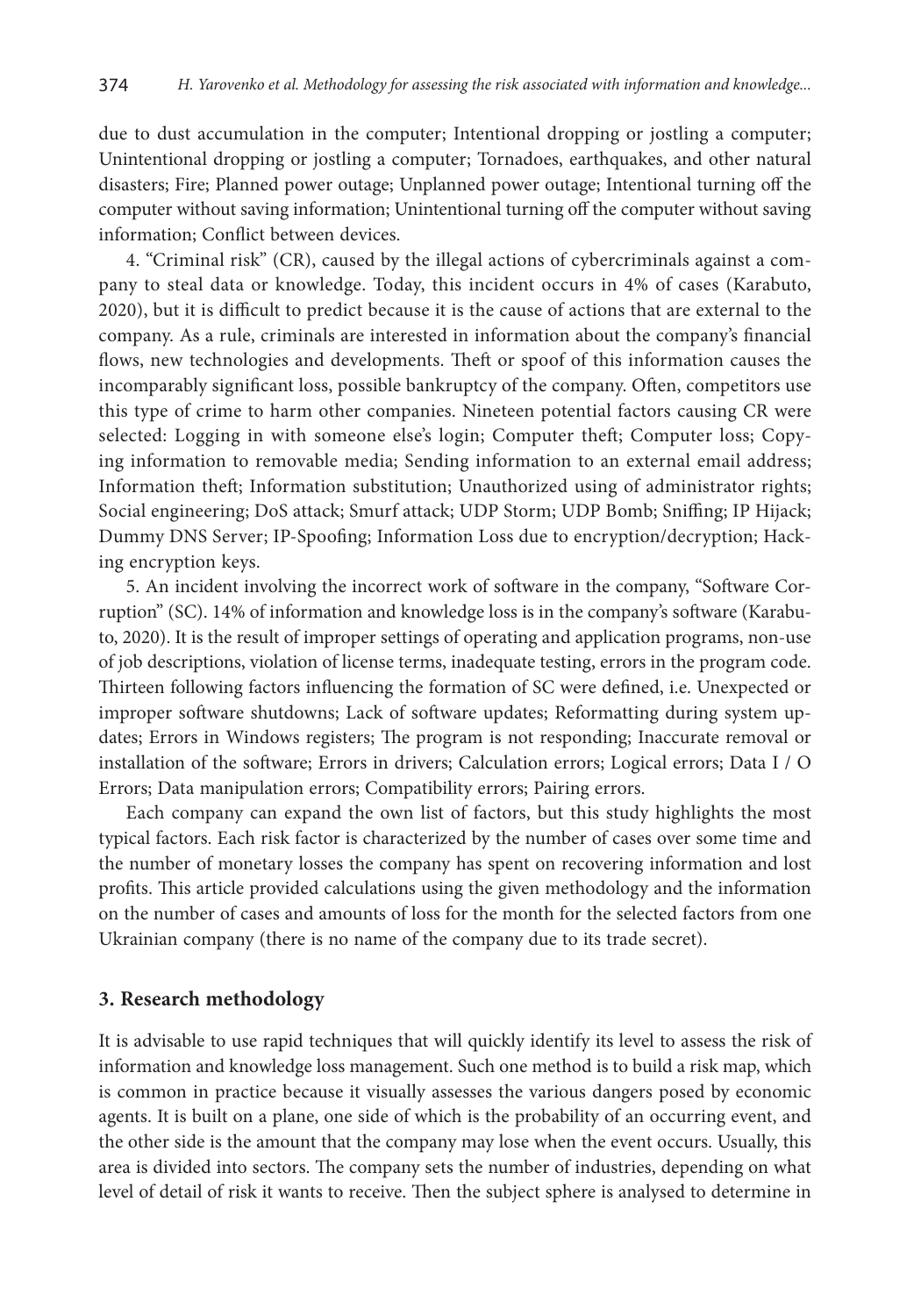which sector event will occur at a given probability and relates to a given level of loss. The disadvantage of this risk map is that in its formation, managers often use subjectivity judgments, which are supported only by their own experience. It mainly concerns the probability of being determined in practice using one's consideration. This approach is only appropriate for quick decision making.

In this study, we use the approach of constructing a risk map, modifying the construction process by mathematically determining risk estimations based on the factors and incidents as elements of the theory, and using formalization through the binary estimates. They were only used to identify the operational risk of banks, which formed the basis to develop the methodology for the National Bank of Ukraine (Dmitrov et al., 2010). Let several incidents determine the risk of loss of information and knowledge from 1 to k (this paper deals with five incidents – HE, VM, TR, CR, SC (incident designations are represented by the capital letters of their names, according to Chapter 2), i.e., *k* = 5). Several factors (*n* factors, although 66 factors are calculated in Chapter 2 of this paper), which we consider as the number of cases that occur in a company and cause the information loss, and the amount of financial loss related to the information and knowledge loss influence the formation of every incident. The sets of incidents  $M_{i, i} = 1+k} = \{g_{p, p=1+k}\}\$  (where,  $1+k$  means that *i* goes from 1 to *k*), caused by every *j* factor for *p*-th group of a risk map, can intersect, forming the set  $M_{i,i=1+k} \cap M_{i,i=1+n,i\neq i}$  ${g_{pi,p=1+k} = g_{pi,p=1+n}}$  (where, 1÷*n* means that *i* goes from 1 to *n*). Besides, each of the factors causes the formation of only one incident. On this basis, the methodology for assessing the risk of information loss consists of the following steps.

**Stage 1.** It is necessary to build a table of the number of cases that form five identified incidents (Table 1) and a table of losses related to the implementation of cases in the company's activities (Table 2).

| N <sup>0</sup>   | The name of<br>the agents | Incidents related to the risk of information loss |                        |                   |                  |                        |  |
|------------------|---------------------------|---------------------------------------------------|------------------------|-------------------|------------------|------------------------|--|
|                  |                           | Human Error<br>Incident                           | Viruses and<br>Malware | Technical<br>risk | Criminal<br>risk | Software<br>Corruption |  |
| 1                | Agent 1                   | $a_{11}$                                          | $a_{12}$               | $a_{13}$          | $a_{14}$         | $a_{15}$               |  |
| 2                | Agent 2                   | $a_{21}$                                          | $a_{22}$               | $a_{23}$          | $a_{24}$         | $a_{25}$               |  |
| $\cdots$         | $\cdots$                  | .                                                 | $\cdots$               | $\cdot\cdot\cdot$ | $\cdots$         | .                      |  |
|                  | Agent j                   | $a_{i1}$                                          | $a_{i2}$               | $a_{i3}$          | $a_{i4}$         | $a_{i5}$               |  |
| $\cdots$         | $\cdots$                  | .                                                 | $\cdots$               | $\cdots$          | $\cdots$         | .                      |  |
| $\boldsymbol{n}$ | Agent $n$                 | $a_{n1}$                                          | $a_{n2}$               | $a_{n3}$          | $a_{n4}$         | $a_{n5}$               |  |

Table 1. The cases of factors that form the five incidents (source: compiled by author)

*Note*: *n* is the maximum value of the number of factors, *aji* is the number of cases of element *j*, that affect the formation of the incident *i*.

Then, it is necessary to divide the operations into groups that take into account the principle of risk map construction. It means that it is necessary to select operations based on the number of cases and the number of losses. That is why we propose the logic of selection, which will occur according to formula (1):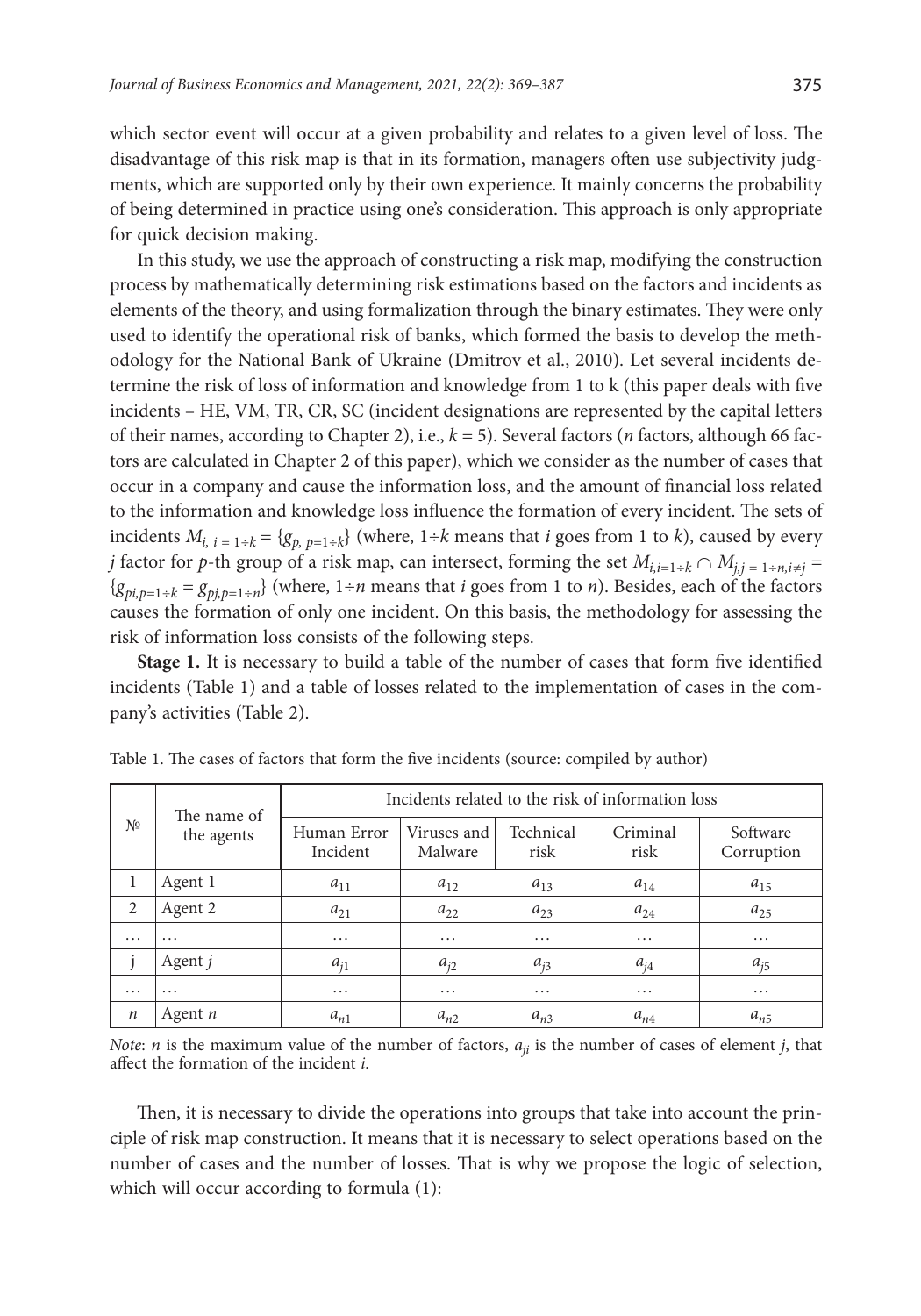| N <sup>0</sup>   | The name of the<br>agents | Incidents related to the risk of information loss |                        |                   |                  |                        |  |
|------------------|---------------------------|---------------------------------------------------|------------------------|-------------------|------------------|------------------------|--|
|                  |                           | Human Error<br>Incident                           | Viruses and<br>Malware | Technical<br>risk | Criminal<br>risk | Software<br>Corruption |  |
| 1                | Agent 1                   | $s_{11}$                                          | $s_{12}$               | $s_{13}$          | $s_{14}$         | $s_{15}$               |  |
| 2                | Agent 2                   | $s_{21}$                                          | $s_{22}$               | $S_{2,3}$         | $S_{24}$         | $S_{25}$               |  |
| $\cdots$         | $\cdots$                  | $\cdots$                                          | $\cdots$               | $\cdots$          | .                | $\cdots$               |  |
|                  | Agent j                   | $s_{i1}$                                          | $s_{i2}$               | $s_{i3}$          | $s_{i4}$         | $s_{i5}$               |  |
| $\cdots$         | $\cdots$                  | $\cdots$                                          | $\cdots$               | $\cdots$          | .                | $\cdots$               |  |
| $\boldsymbol{n}$ | Agent $n$                 | $s_{n1}$                                          | $s_{n2}$               | $s_{n3}$          | $s_{n4}$         | $s_{n5}$               |  |

Table 2. Amounts of losses related to the cases in the business of the company (source: compiled by author)

*Note*:  $s_{ii}$  is the amount of loss by factor *j*, that affect the formation of the incident *i*.

$$
a_{pji} = \begin{cases} a_{1ji}, & \text{if } a_{ji} \le m \land s_{ji} \le h \\ a_{2ji}, & \text{if } a_{ji} > m \land s_{ji} \le h \\ \dots \\ a_{tji}, & \text{if } a_{ji} > m \land s_{ji} > h \end{cases}
$$
 (1)

where  $a_{\text{ni}}$  is a selected factor value *j* for the incident *i*, which corresponds to  $p$  ( $p = 1 \div t$ ;  $t = 4 \vee t = 9 \vee t = 25 \vee \dots$ ) (where, 1÷*t* means that *i* goes from 1 to *t*) in the risk map group, *m* is the threshold for the number of cases of factors that the company establishes independently, based on case statistics for previous periods, *h* is the limit for the amount of loss that the company sets itself based on its policies. It can be a sum that is equal to a percentage of the company's profits or a rate of its cash flow, which is not significant to the company.

**Stage 2.** Suppose that risk is the probability of an event occurring under unfavourable circumstances. We need to formalize the significance of the factors. It means that it is necessary to calculate the number of cases for p-group factors using binary properties. If there is a case that causes information loss and, consequently, financial loss, it is a negative phenomenon for the company to deal with, regardless of the number of such cases. Therefore, regardless of the number of cases, the factor will be equal to "1", which will mean the fact of realization of the case of information and knowledge loss management. If the value is "0", the company does not have any cases of information loss due to a certain factor. We use formula (2) for formalization:

$$
a_{pji} = \begin{cases} 1, & \text{if } a_{ji} > 0 \\ 0, & \text{if } a_{ji} = 0 \end{cases}
$$
 (2)

It is necessary to define the sum of binary peculiarities for the *i*-th incident for each *p* group of risk card according to Eq. (3) to determine the total number of cases for each incident, considering the sampling of data for each group of risk card:

$$
A_{pi} = \sum_{j=1}^{n} a_{pi}.
$$
\n<sup>(3)</sup>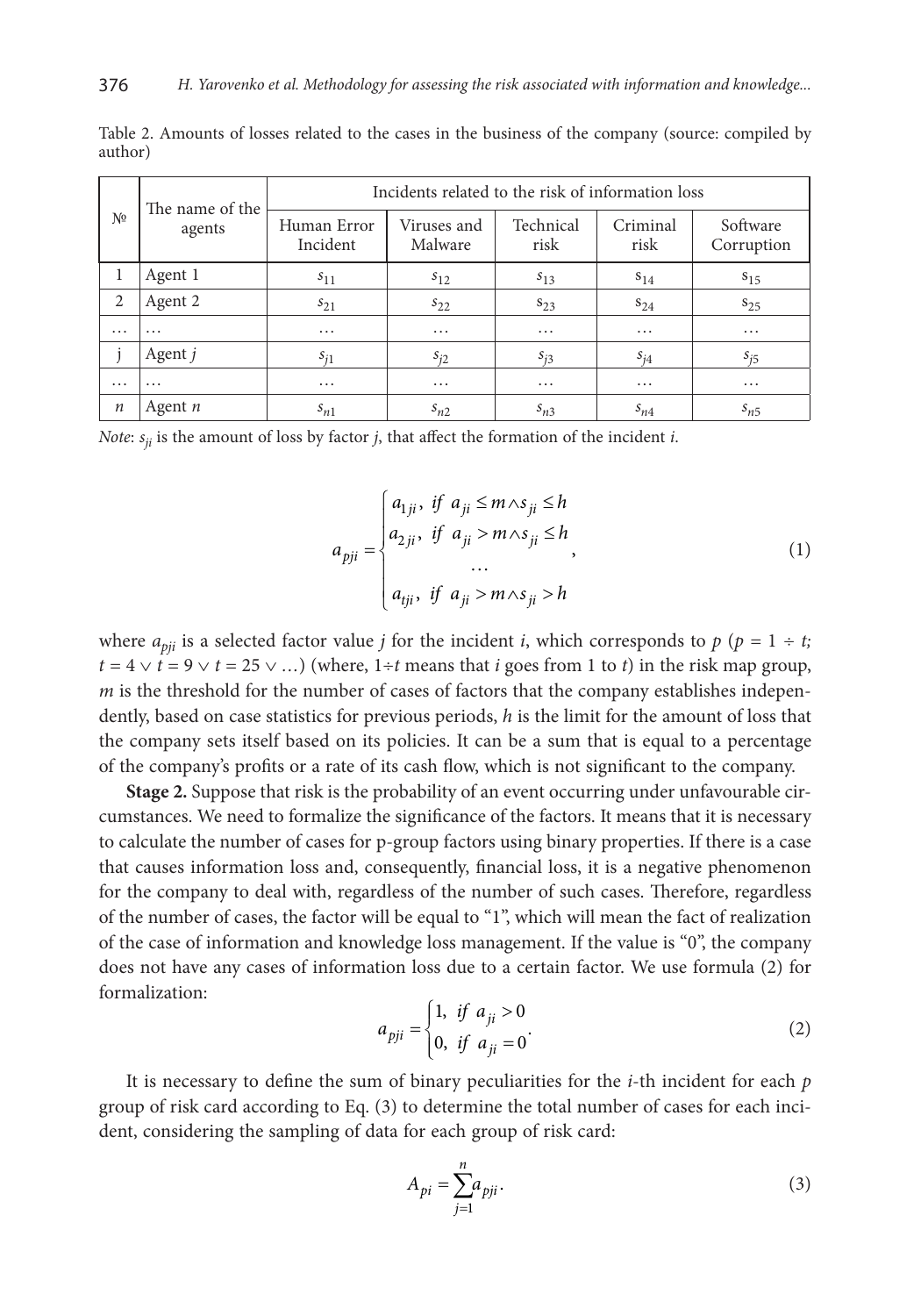The value of  $A_{pi}$  shows us the effect of the impact of factors on a risk incident. If  $A_{pi} = 0$ , there are no cases of impact factor on the *i*-th risk incident. If  $A_{pi} = 1$ , we have one case of impact factor which may be accidental, but if  $A_{pi} > 1$ , it can be argued that the company has problems in the security system that have an additional impact on the risk incident. Therefore, two components should be identified to define the level of risk. The first component will reflect the underlying set of risk incident values, which will take into account only that we have a fact or no influence of the factor on the incident, or the existence of the influence of the factor regardless of the number of cases of such impact. The second component will reflect the additional impact on the risk incident, which considers the fact that the number of cases for each risk incident may be greater than "1", which also takes into account the impact of loss on the risk incident.

The value of the first component is calculated by formula (4):

$$
\sum_{i=1}^{k} Z_{pi} | A_{pi} \ge 1.
$$
\n(4)

In this case,  $Z_{pi}$  is the basic set of values of risk incidents:

$$
Z_{pi} = \begin{cases} 1, & \text{if } A_{pi} > 0 \\ 0, & \text{if } A_{pi} = 0 \end{cases}
$$
 (5)

The value of the second component for risk assessment is in the third stage.

**Stage 3.** The calculated characteristics of  $A_{pi}$  reflect the total number of negative cases for each incident. Still, one should take into account that these cases can lead to the loss of different amounts of information and therefore cause various losses to the company. For example, one case involving "DoS attacking" could result in a loss of \$1,000,000, and several incidents involving "Liquid spills" could result in a loss of \$10,000. Thus, it is necessary to consider the impact of factors not only taking into account the number of cases of their implementation but also considering the impact of the loss amount on risk incidents as a set  $f(M_{i,i=1\div k} \cup M_{j,i=1\div n}) \approx \{d_{p,p=1\div t}\}.$ 

Therefore, it is necessary to adjust the binary values of  $a_{\text{bii}}$  using Eq. (6):

$$
a_{pji}^* = a_{pji} \times r_{pi},\tag{6}
$$

where  $a^*_{pi}$  is an adjusted value of  $a_{pi}$ ,  $r_{pi}$  are weighting coefficients calculated as  $\sum_{j=1}$ 1 *n pji j S* and then ranked from 1 to *i*. We receive the sum of loss for each incident and assign the rank as follows – the highest sum is equal to rank "1", the smallest sum is equal to rank "*i*".

The adjustments will allow us to identify the second component to the risk assessment, which reflects the additional impact on the incident. It will be as follows: =  $\begin{array}{ccc} \n & n \n\end{array}$  $\left\lfloor \frac{1}{n} \sum_{j=1}^n a_{pi}^* \right\rfloor |A_{pi}| \ge$ 1  $\frac{1}{2} \sum_{i}^{n} a_{\text{ni}}^* \mid A_{\text{ni}} \geq 2$  $p$ *ij*  $|$   $\mathbf{A}_{p}$ *j*  $\frac{1}{n} \sum_{i=1}^n a_{pi}^* \mid A_{pi} \geq 2$ .

**Stage 4.** Considering the results of the second and third stages, we determine the number of occurrences of factors that affect the incident and which take into account the basic set of values of the risk incidents and the additional impact on the incident by the formula: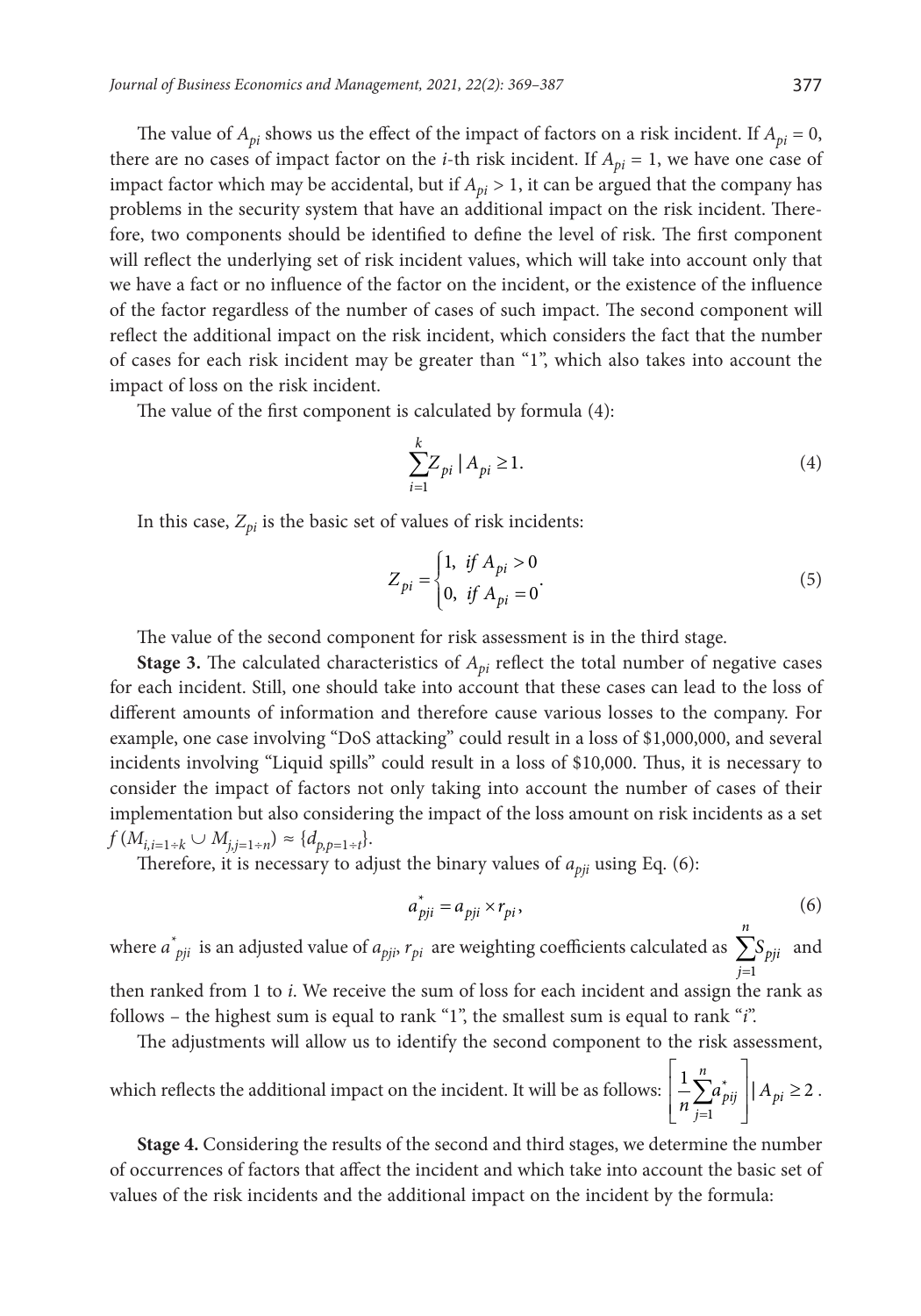$$
B_{pi} = Z_{pi} \left| A_{pi} \ge 1 + \left[ \frac{1}{n} \sum_{j=1}^{n} a_{pi} \right] \right| A_{pi} \ge 2, \tag{7}
$$

where  $B_p$  is the number of factors' occurrences that affect the incident and that take into account the underlying set of risk incident values and the additional impact on the incident, [] is the integer part of the number.

**Stage 5.** It is also necessary to consider the situation when the company has all possible instances of impact factors on risk incidents for the risk level identification. It means that the security service has identified at least one fact of such factor impact on each event. For this purpose, a matrix is constructed (Table 3), the elements of which take values equal to "1". It means that the impact of *i*-th factor generates every *j*-th  $(j = 1 \div k)$  risk incident.

| Nº               | The name<br>of the agents | Incidents associated with the risk of information loss |                        |                   |                  |                        |
|------------------|---------------------------|--------------------------------------------------------|------------------------|-------------------|------------------|------------------------|
|                  |                           | Human Error<br>Incident                                | Viruses and<br>Malware | Technical<br>risk | Criminal<br>risk | Software<br>Corruption |
| 1                | Agent 1                   |                                                        |                        |                   |                  |                        |
| 2                | Agent 2                   |                                                        |                        |                   |                  |                        |
| $\cdots$         | $\cdots$                  | $\cdots$                                               | $\cdots$               | $\cdots$          | $\cdots$         | $\cdots$               |
|                  | Agent j                   |                                                        |                        |                   |                  |                        |
| $\cdots$         | $\cdots$                  | $\cdots$                                               | $\cdots$               | $\cdots$          | $\cdots$         | $\cdots$               |
| $\boldsymbol{n}$ | Agent $n$                 |                                                        |                        |                   |                  |                        |
|                  |                           | $\boldsymbol{n}$                                       | $\boldsymbol{n}$       | n                 | $\boldsymbol{n}$ | $\boldsymbol{n}$       |

Table 3. The matrix of binary peculiarities for all possible cases of factors' impact on risk incidents (source: compiled by author)

Using this approach, we specify the number of all possible factors' occurrences that affect the incident, and which consider the additional impact on the incident, depending on the loss amount:

$$
B_{pi}^{*} = Z_{pi} + \left[\frac{1}{n} \sum_{j=1}^{n} r_{pj}\right],
$$
\n(8)

where  $B_{pi}^*$  are all possible occurrences of the factors affecting the incident and taking into account the additional impact on the incident depending on the loss amount,  $Z_{pi}$  is the basic set of values of risk incidents calculated by formula (5),  $r_{pi}$  is the rank of the  $j$ -th factor affecting the *i*-th risk incident which was selected depending on the *p*-group of the risk map, [] is the integer part of the number.

**Stage 6.** At this stage, we calculate the level of risk by formula (9) based on the ratio between the number of cases of factors affecting the incident, considering the basic set of risk incidents values and the additional impact on the incident, and the number of all possible cases of factors affecting the incident, taking into account the additional effects on the incident depending on the extent of losses: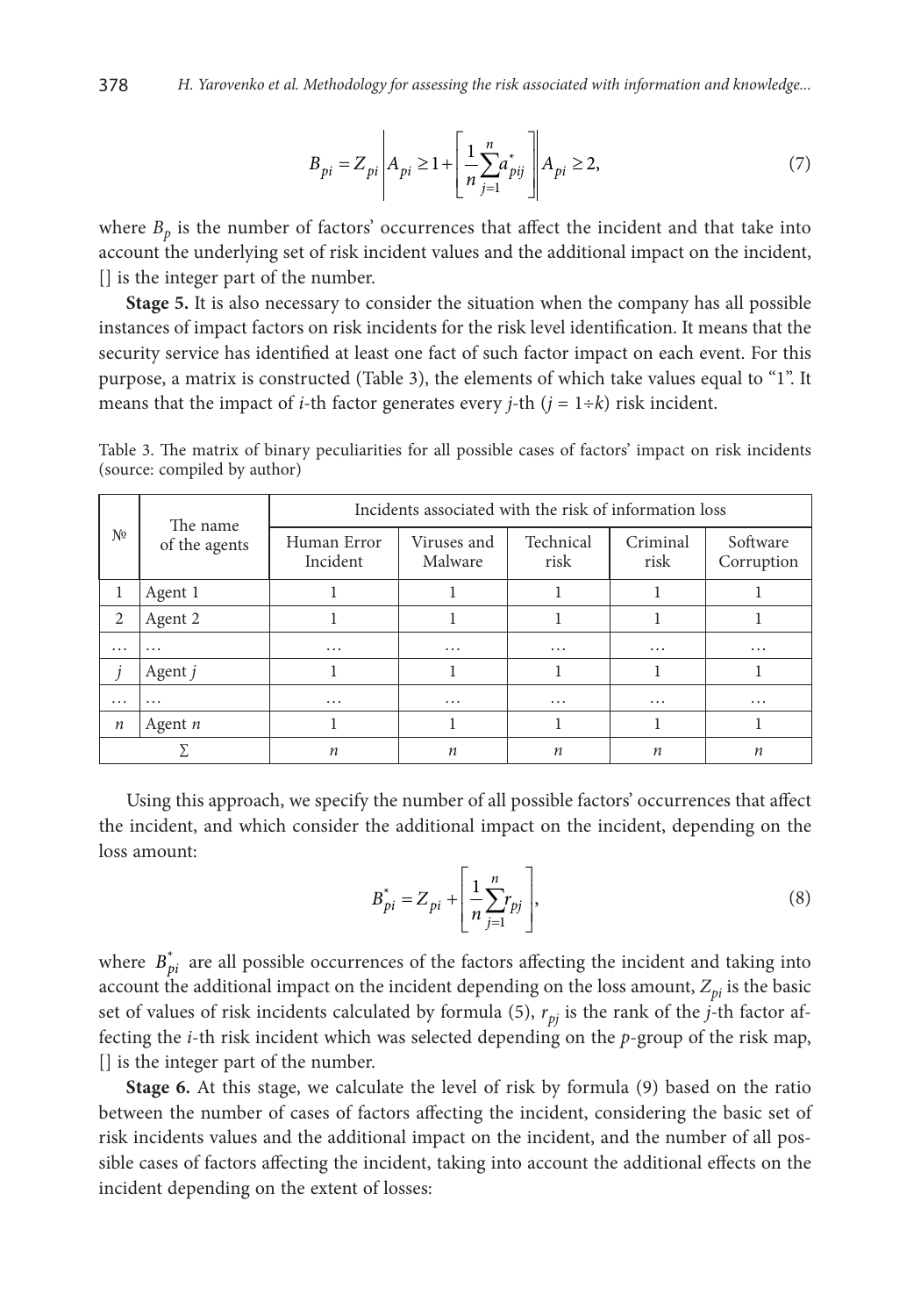$$
R_{pi} = \frac{B_{pi}}{B_{pi}^{*}},
$$
\n(9)

where  $R_{pi}$  is an assessment of the risk level for each incident, the value of which is from "0" to "1". A value closer to "1" indicates an increased risk of incident *i*, meaning the information loss will be significant for the company. If the risk value approaches "0"*,* the incident generates a low level of risk, i.e., the information loss will be negligible or acceptable to the company.

**Stage 7.** At the second last stage, we identify the overall risk level by formula (10) for each of the *p*-groups that correspond to the information distribution on the risk map:

$$
R_p = \sum_{i=1}^{k} B_{pi} / \sum_{i=1}^{k} B_{pi}^*,
$$
 (10)

where  $R_p$  is the overall level of risk for each of the  $p$ -th group.

**Stage 8.** Finally, there is a company's risk-loss map that displays the level of risk for each incident, depending on the factors affiliation to one of the map-sectors.

#### **4. Results**

Using the information on the selected 66 factors relating to the cases that are the leading causes of information loss in the company, the data were divided into nine groups for the future risk map. This number was chosen because nine sectors have basic risk maps for companies. Another reason is that increasing the number of groups requires more data sampling. Given that the primary information we possess is the number of cases and the amount of loss for each factor, we classified the data into nine groups (Figure 1).

Figure 1 shows the classification of factors according to the number of cases and the loss amount. The graphs color changes depending on the increase in the risk level for each of the groups, where a light tone corresponds to a low level, a dark tone shows a high risk. Groups 1, 2, and 4 form a safe risk zone, in which cases of information loss are rare, and the amount of loss is negligible. Groups 3, 5, and 7 form a tolerable risk zone, i.e., such cases occur very often, but the amount of loss is small, or the examples are quite rare. They generate significant information loss for the company. Groups 6, 8, and 9 are at risk because there is a significant loss for the company, and such cases occur quite often. There are groups according to criteria, the values of which were selected on the basis of the analysis results carried out in the process of study preparation (Table 4).

Companies can decide the value of the number of cases and the loss amount which they can set to find the risk of information and knowledge loss.

Figure 1 demonstrates that factors from 1, 4, and 6 groups are the most common; there are single factors in other groups. In conclusion, it is necessary to define the level of information and knowledge loss risk. The steps of the proposed methodology help to calculate the risk level for each incident and each group. The risk map in Figure 2 presents the results.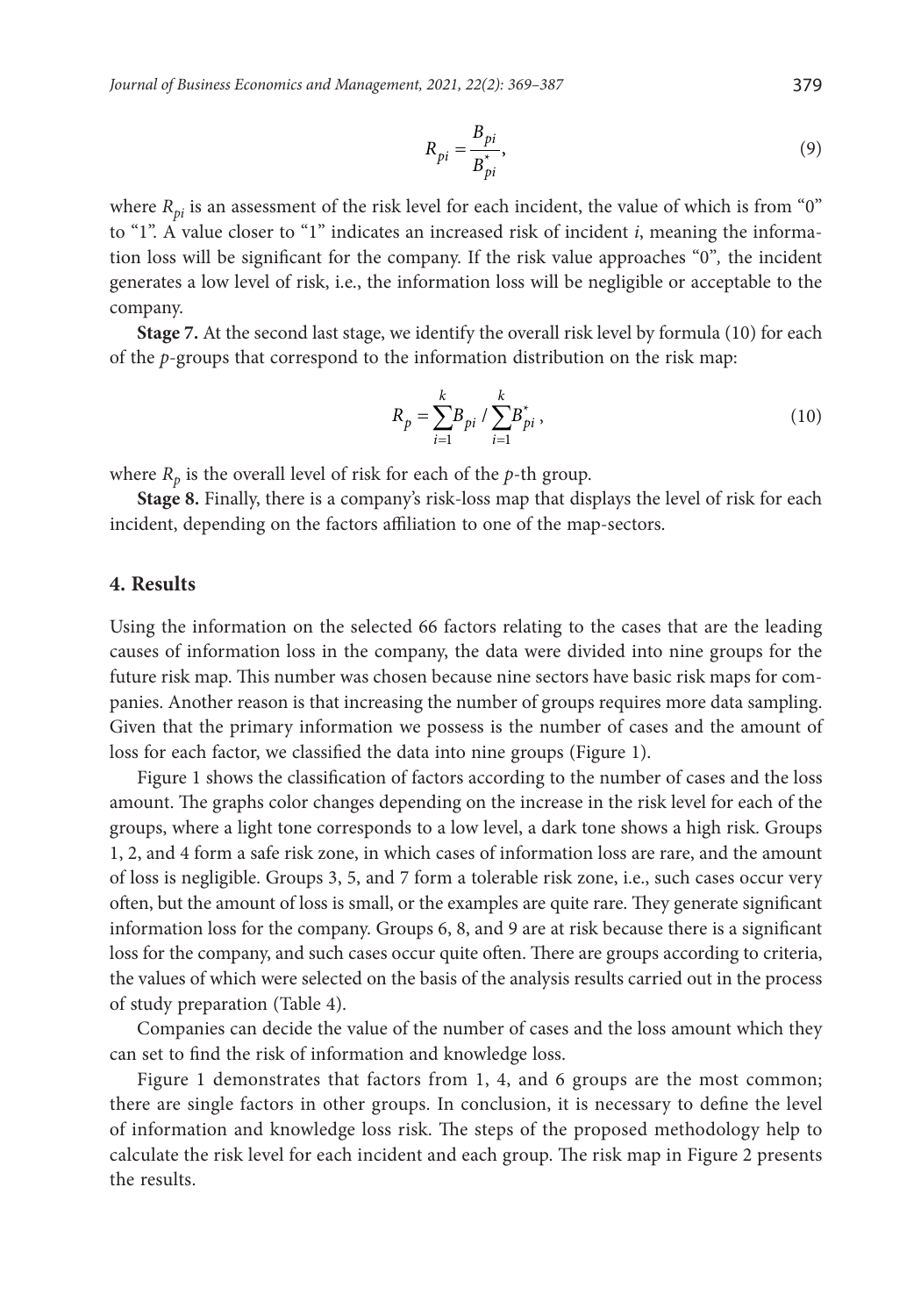| Number of      |                                  | Axis Y                           | Axis X                    |                           |  |
|----------------|----------------------------------|----------------------------------|---------------------------|---------------------------|--|
| groups         | Minimum number<br>of agent cases | Maximum number<br>of agent cases | Minimum amount<br>of loss | Maximum amount<br>of loss |  |
|                | 0                                | 5                                | \$0                       | \$10,000                  |  |
| 2              | 6                                | 10                               | \$0                       | \$10,000                  |  |
| 3              | 11                               | $+\infty$                        | \$0                       | \$10,000                  |  |
| $\overline{4}$ | 0                                | 5                                | \$10,001                  | \$100,000                 |  |
| 5              | 6                                | 10                               | \$10,001                  | \$100,000                 |  |
| 6              | 11                               | $+\infty$                        | \$10,001                  | \$100,000                 |  |
| 7              | 0                                | 5                                | \$100,001                 | $+\infty$                 |  |
| 8              | 6                                | 10                               | \$100,001                 | $+\infty$                 |  |
| 9              | 11                               | $+\infty$                        | \$100,001                 | $+\infty$                 |  |

Table 4. Criteria for factors classification (source: compiled by author)



*Note*: *X-axis* is the loss amount in dollars, Y-axis is the number of cases.

Figure 1. Classification of factors forming five risk incidents into nine groups (source: compiled by author)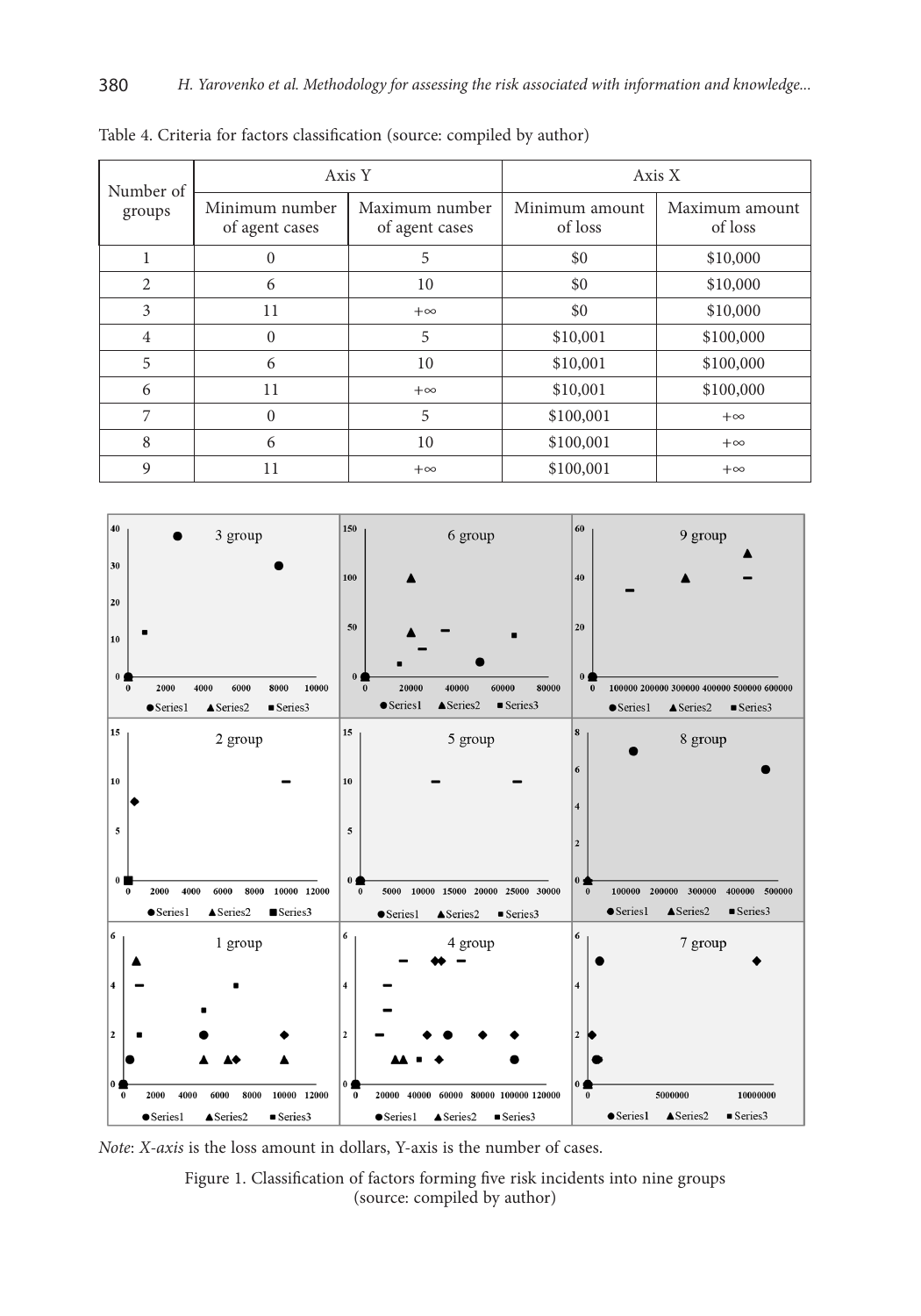At first, we consider "Criminal Risk", presented in groups 1, 2, 4, and 7 (Figure 2). It means that there are few cases of factors that form this type of risk since they are related to external interference with the company's information system. Still, the risk of their existence is moderate and equals to 0.5 and 0.67. It suggests that the company is likely to have some problems with its cyber defence system, which allows situations where the company loses information and knowledge through external sources, such as scams, hackers, etc. Inclusion of this category to Group 7 also indicates that, with a certain amount of probability, a company may lose significant amounts of money, which can eventually lead to enormous losses. Therefore, it is worth paying attention to those situations that lead to an increase in "Criminal Risk" in the company.

"Software Corruption" occurs in groups of 1, 2, 4, 5, 6, 9 (Figure 2), which indicates the prevalence of this type of risk in cases of information and knowledge loss management. Particularly this type of risk is critical in groups 5 and 9. That is, the cases of information loss with a high degree of probability occur in the company, and they are caused by factors that



Figure 2. The risk map (source: compiled by author)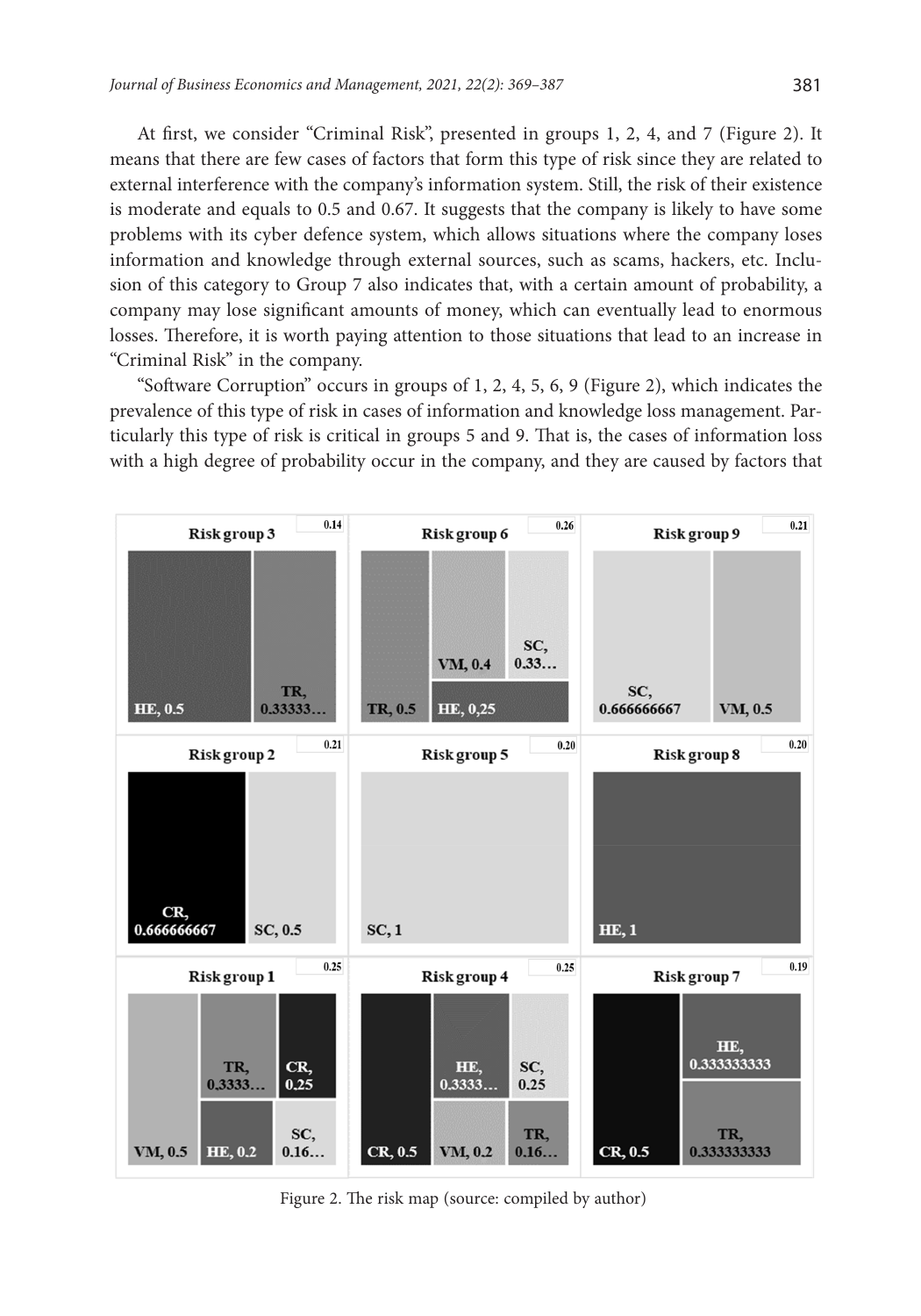form the incident "Software Corruption". The company should review the software usage, and setup instructions and protocols since information in this area may be lost due to incorrect operating system settings and custom software that distorts information, reduces computer performance, time loss, etc.

"Human Error" is present in 1, 3, 4, 6, 7, and 8 groups (Figure 2), which indicates a large number of human-initiated information loss cases. Particularly the risk in Group 8 (equal to 1.00) is critical, which means that high levels of employee action are likely to result in relevant information and financial loss. Both "Software Corruption" and "Human Error" can contribute to cybersecurity issues and deadtime. As a result, it will lead not only to information and knowledge loss but also to financial loss. "Viruses and Malware" occurs in groups 1, 4, 6, and 9. The risk of information loss about this incident is moderate. Its value (0.5) in group 9 may be the result of a virus attack, which indicates the atypical impact factors of this incident on the information loss. The fact that this incident occurred in Group 9 signals companies that they should take additional antivirus protection measures. "Technical Risk" occurs in groups 1, 3, 4, 6, 7 (Figure 2). The risk level does not exceed 0.50, and in most cases, it is low despite its prevalence. That is, cases of information loss, which cause technical problems, occur in the company, but do not lead to significant losses.

An overall risk level was determined for each group (Figure 2), which shows the likelihood of loss due to the entire set of incidents. On the whole, one should note that it is insignificant and ranges from 0.14 to 0.26. The probability of risk occurrence for the 6th group is maximum. This value suggests that a situation is possible in the studied company with a possibility of 0.26 when the event of factors will be repeated very often (10–100 times) for each incident and lead to significant losses (\$ 20,000–70,000). In other situations, factors of five incidents may influence the information loss is hardly probable. However, such conditions are also possible for groups 1 and 4 of Figure 2.

### **Conclusions**

Thus, the problem of information and knowledge loss management is quite relevant for different companies, because by losing data, the company loses money. Internal and external factors related to user error, external virus and hacking attacks influence the innovative technology, supernew software, and hardware. Therefore, timely response to the company's management by predicting the harmful incidents will reduce losses. The proposed methodology will allow timely and rapid assessment and identification of the risk of information and knowledge loss in general and in the context of incidents. This approach will just avoid subjectivism in the methods of companies since actual data on the number of cases, the amounts of loss for each factor form it. There is also real experience in applying such approaches in the operational risk assessment process of banks used by the National Bank of Ukraine.

A positive fact is the visual interpretation of the risk of information and knowledge loss in the form of a risk map, which considers the number of cases and loss, outputs information by groups of factors with the determination of risk for each incident, and the overall level by group. Analysing such a map, you can identify the problematic places in the company, which cause the information and knowledge loss management. The results of the map enable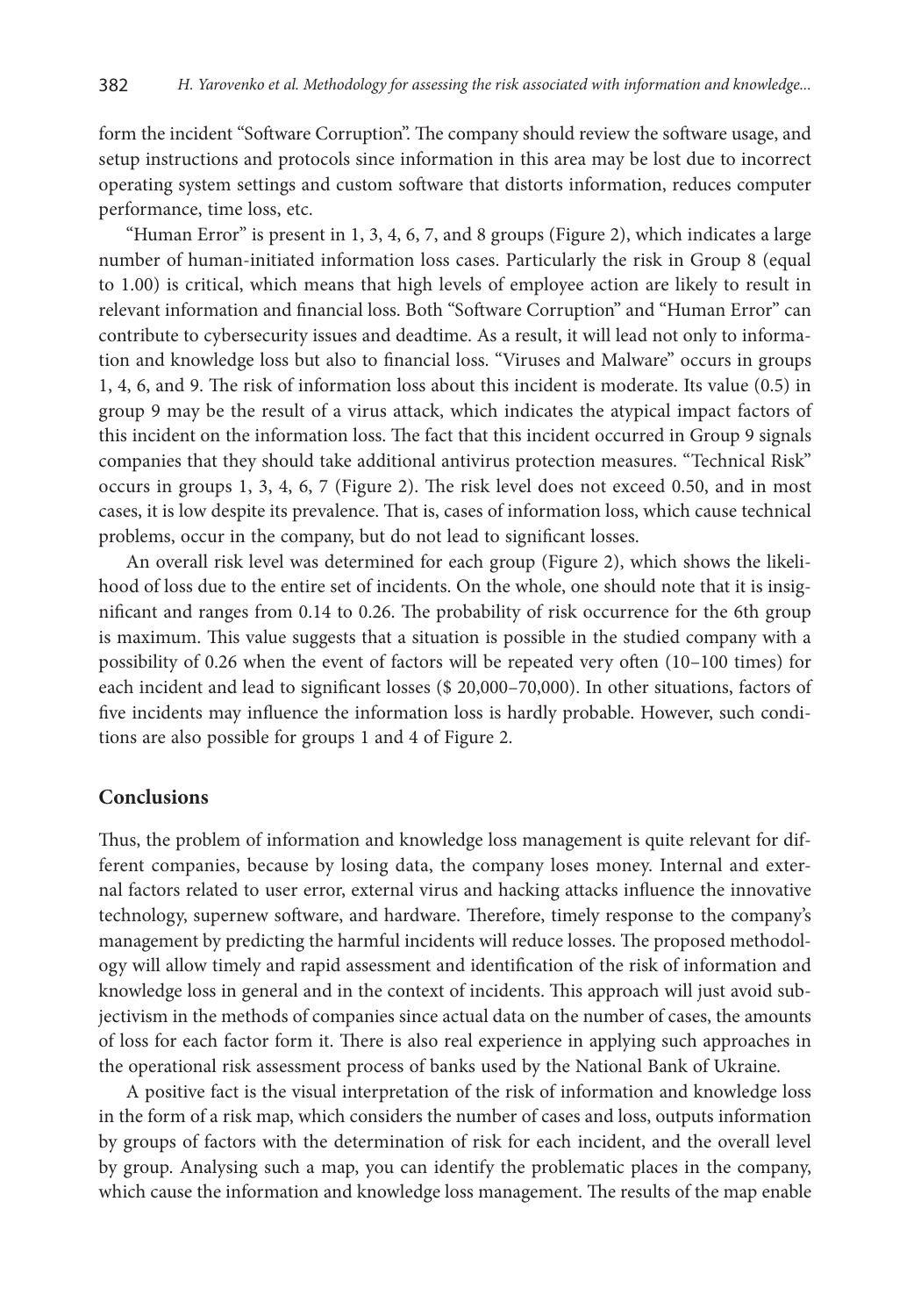to predict the consequences for the company with the obtained risk level. For this purpose, it is advisable to determine the scenarios when such risk is present and there are fundamental decisions in the information security system of the company, which scenarios the company will receive if the number of cases and the number of losses increase (decrease). The proposed methodology can be used for companies regardless of the ownership form and activity type. Its main limitation is associated with the criteria for the factors classification for which there are no reasonable measurements. To overcome this disadvantage, the methodology can be refined by developing a statistical estimate of the minimum and maximum boundaries for the number of agent cases and the allowable amount of losses for each risk group.

The next limitation is that the approach proposed in the paper will not replace the set of measures that need to be implemented to reduce the risk of information loss in the company. Companies should conduct regular training sessions to increase computer literacy for users, especially for young and inexperienced employees, to reduce the risk of human factors. It is also necessary to provide employees with information regarding the procedures for dealing with data. It is essential to ensure that users have access rights to job descriptions. This measure reduces the amount of fraud that staff can commit by having an expanded amount of administrator privileges or passwords. Regular monitoring of user actions will help to detect errors in their work. More constructive measures should be taken, such as the use of solid-state drives instead of hard drives, the use of surge protectors, generators, backup batteries, systematic cleaning of computers, and the keeping of devices in specially equipped rooms, use of dust and waterproof enclosures, to reduce the risk of technical incident factors. It is necessary to have a secure lock/ unlock procedure, to shut down the software after each use, to perform several software testing procedures, to use systematic backup and archive of information on additional servers or external media, for the reduction of the "Software Corruption" incident impact. Companies should implement anti-theft software on laptops, regularly update antivirus software and scan files, verify access rights and roles of employees in the company information system to reduce the risk of "Viruses and Malware" and "Criminal Risk" incidents.

There are plans to develop the proposed methodology, considering the impact of predicted results of implementation measures to prevent situations of information and knowledge loss on reducing the risk level in the future. It is possible to add identification of factors depending on the degree of their control by company and determination of loss from the respective groups.

### **Funding**

This work is carried out within the taxpayer-funded researches: No. 0118U003574 "Cybersecurity in the banking frauds enforcement: protection of financial service consumers and the financial and economic security growth in Ukraine", No. 0118U003569 "Modeling and forecasting socio-economic and political road reform map in Ukraine for the transition to the model of modern business", No. 0120U104798 "Quadrocentric recrusive model of Ukrainian unshadow economy to increase its macroeconomic stability" and No. 0120U104810 "Optimization and automation of financial monitoring processes to increase information security of Ukraine".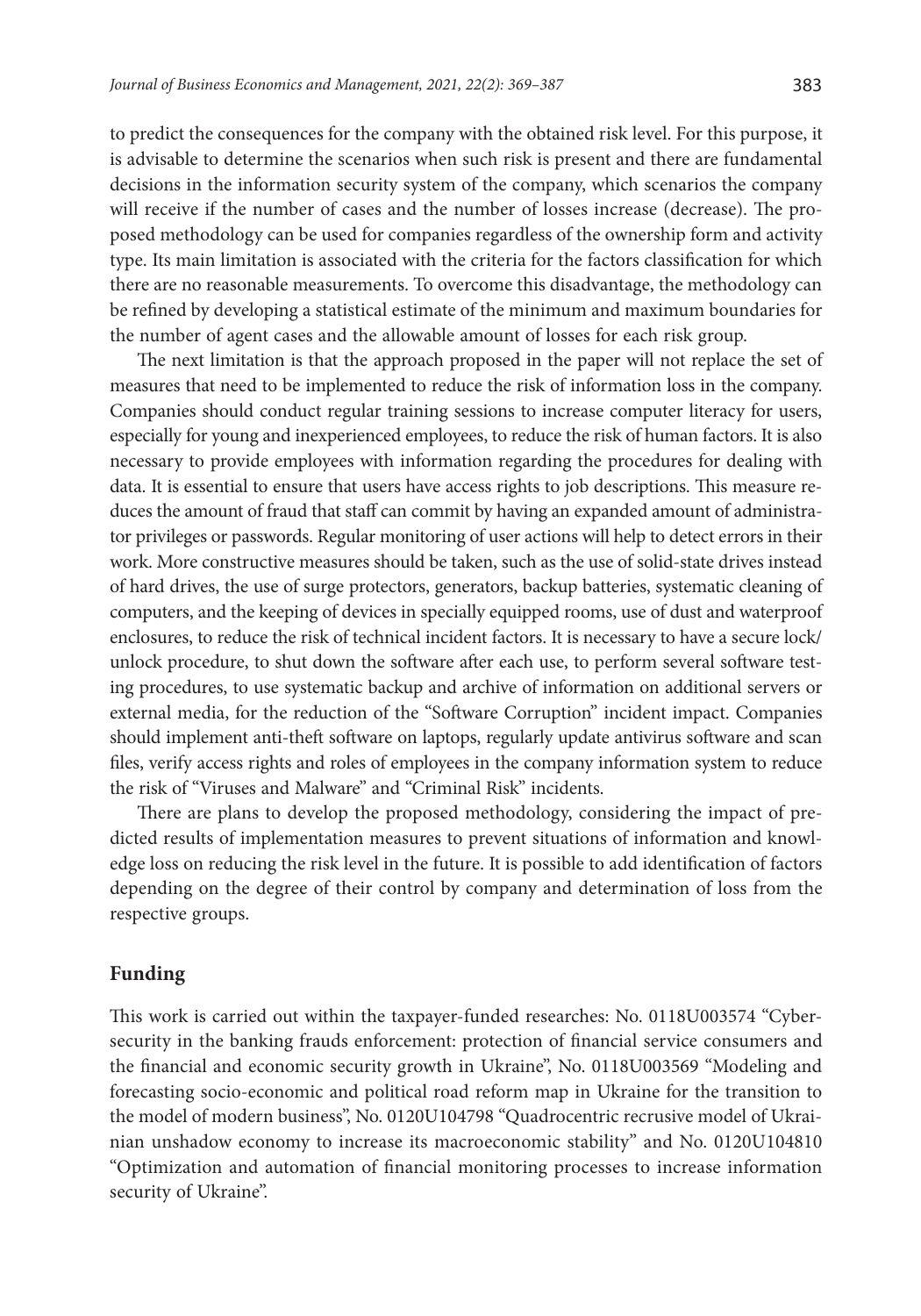# **Author contribution**

All the authors contributed equally to the elaboration of this research.

#### **Disclosure statement**

The authors declare no conflict of interest.

## **References**

- Aryani, D. N., & Hussainey, K. (2017). The determinants of risk disclosure in the Indonesian non-listed banks. *International Journal of Trade and Global Markets*, *10*(1), 58–66. <https://doi.org/10.1504/IJTGM.2017.082376>
- AusCERT. (2020). *The 19th Annual AusCERT Cyber Security Conference.*  <https://conference.auscert.org.au/>
- Berzin, P., Shyshkina, O., Kuzmenko, O., & Yarovenko, H. (2018). Innovations in the risk management of the business activity of economic agents. *Marketing and Management of Innovations*, *4*, 221–233. <https://doi.org/10.21272/mmi.2018.4-20>
- Bilan, Y., Kuzmenko, O., & Boiko, A. (2019a, April). Research on the impact of Industry 4.0 on entrepreneurship in various countries worldwide. In *33rd IBIMA Conference Proceedings* (pp. 2373–2384). Granada, Spain. [https://ibima.org/accepted-paper/research-on-the-impact-of-industry-4-0-on-en](https://ibima.org/accepted-paper/research-on-the-impact-of-industry-4-0-on-entrepreneurship-in-various-countries-worldwide/)[trepreneurship-in-various-countries-worldwide/](https://ibima.org/accepted-paper/research-on-the-impact-of-industry-4-0-on-entrepreneurship-in-various-countries-worldwide/)
- Bilan, Y., Rubanov, P., Vasylieva, T., & Lyeonov, S. (2019b). The influence of Industry 4.0 on financial services: Determinants of alternative finance development [Wpływ przemysłu 4.0 na usługi finansowe: determinanty rozwoju alternatywnych finansów]. *Polish Journal of Management Studies*, *19*(1), 70–93. <https://doi.org/10.17512/pjms.2019.19.1.06>
- Bilan, Y., Tiutiunyk, I., Lyeonov, S., & Vasylieva, T. (2020). Shadow economy and economic development: A panel cointegration and causality analysis. *International Journal of Economic Policy in Emerging Economies*, *13*(2), 173–193. <https://doi.org/10.1504/IJEPEE.2020.107929>
- Bilan, Y., Vasilyeva, T., Lyeonov, S., & Bagmet, K. (2019c). Institutional complementarity for social and economic development. *Business: Theory and Practice*, *20*, 103–115. <https://doi.org/10.3846/btp.2019.10>
- Bilan, Y., Vasilyeva, T., Lyulyov, O., & Pimonenko, T. (2019d). EU vector of Ukraine development: Linking between macroeconomic stability and social progress. *International Journal of Business and Society*, *20*(2), 433–450. http://www.ijbs.unimas.my/images/repository/pdf/Vol20-no2-paper1.pdf
- Boyko, A., & Roienko, V. (2014). Risk assessment of using insurance companies in suspicious transactions. *Economic Annals-XXI*, *11–12*, 73–76. [http://soskin.info/userfiles/file/2014/11-12\\_2014/](http://soskin.info/userfiles/file/2014/11-12_2014/Boyko_Roienko.pdf) [Boyko\\_Roienko.pdf](http://soskin.info/userfiles/file/2014/11-12_2014/Boyko_Roienko.pdf)
- Brahmana, R., & Tan, J. H. (2018). Disclosing risk information by Malaysian firms: A trend and the determinants. *International Journal of Economic Policy in Emerging Economies*, *11*(5), 457–469. <https://doi.org/10.1504/IJEPEE.2018.094804>
- Cimpanu, C. (2020). *Exclusive: Details of 10.6 million MGM hotel guests posted on a hacking forum.*  [https://www.zdnet.com/article/exclusive-details-of-10-6-million-of-mgm-hotel-guests-posted-on](https://www.zdnet.com/article/exclusive-details-of-10-6-million-of-mgm-hotel-guests-posted-on-a-hacking-forum/)[a-hacking-forum/](https://www.zdnet.com/article/exclusive-details-of-10-6-million-of-mgm-hotel-guests-posted-on-a-hacking-forum/)
- Dmitrov, O. S., Goncharov, K. G., Merenkova, O. V., Medvid, T. A., Boyko, A. O., & Vakhnyuk, S. V. (2010). *Simulation of commercial bank operational risk assessment* [Modeliuvannia otsinky operatsiinoho ryzyku komertsiinoho banku]*.* State Higher Education Institution "Ukrainian Banking Academy of the National Bank of Ukraine" Press (in Ukrainian).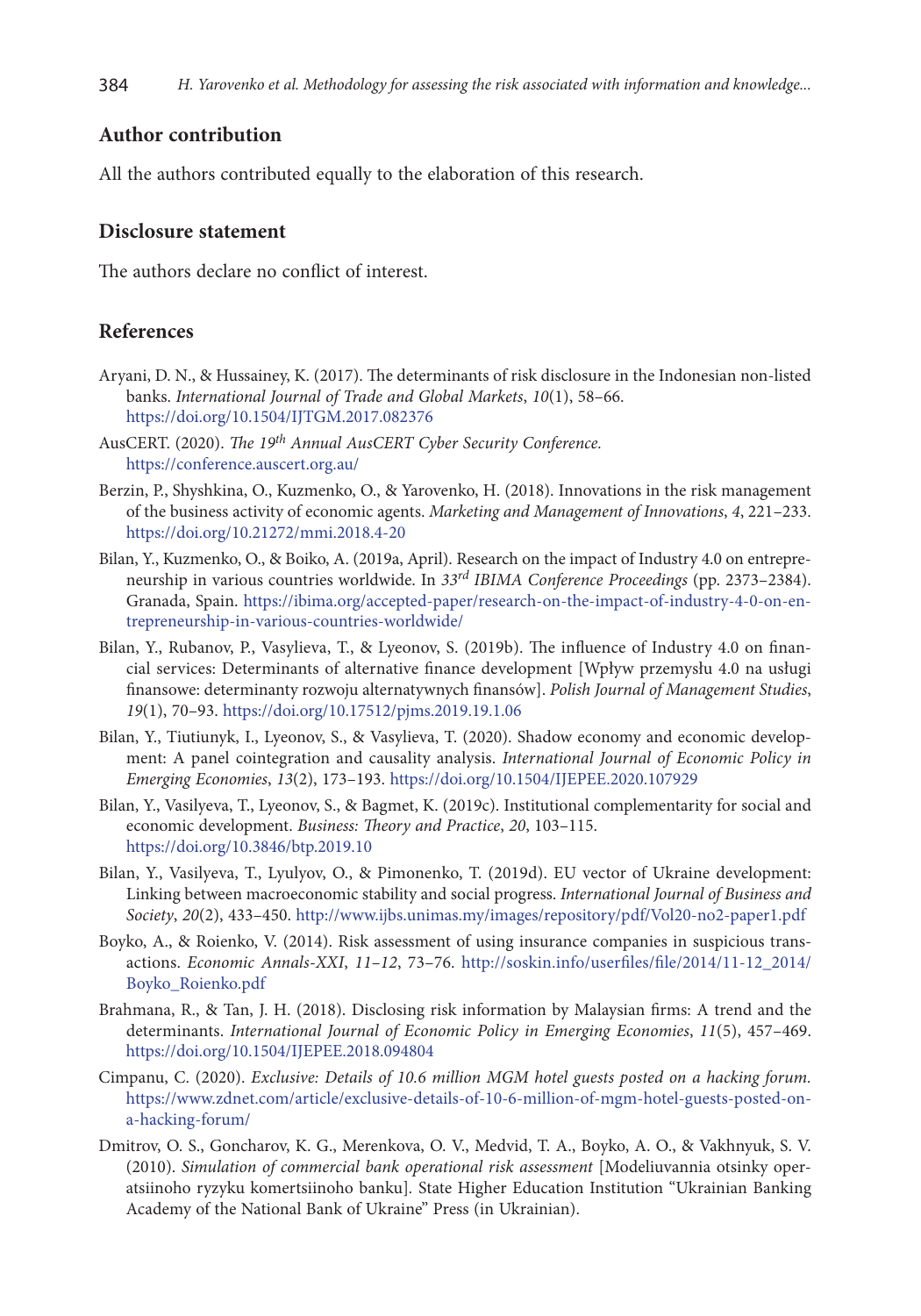- Dmytrov, S., & Medvid, T. (2017). An approach to the use of indices-based analysis subject to money laundering and terrorist financing national risk assessment. *SocioEconomic Challenges*, *1*(1), 35–47. <https://doi.org/10.21272/sec.2017.1-04>
- Gemalto. (2018). *Breached records more than doubled in H1 2018, reveals breach level index.*  [https://blog.gemalto.com/security/2018/10/09/breached-records-more-than-doubled-in-h1-](https://blog.gemalto.com/security/2018/10/09/breached-records-more-than-doubled-in-h1-2018-reveals-breach-level-index/) [2018-reveals-breach-level-index/](https://blog.gemalto.com/security/2018/10/09/breached-records-more-than-doubled-in-h1-2018-reveals-breach-level-index/)
- Grenčíková, A., Bilan, Y., Samusevych, Y., & Vysochyna, A. (2019, April). Drivers and inhibitors of entrepreneurship development in central and eastern European countries. In *33rd IBIMA Conference Proceedings* (pp. 2536–2547). Granada, Spain. [https://ibima.org/accepted-paper/drivers-and-inhi](https://ibima.org/accepted-paper/drivers-and-inhibitors-of-entrepreneurship-development-in-central-and-eastern-european-countries/)[bitors-of-entrepreneurship-development-in-central-and-eastern-european-countries/](https://ibima.org/accepted-paper/drivers-and-inhibitors-of-entrepreneurship-development-in-central-and-eastern-european-countries/)
- Gupta, R. (2017). Socioeconomic challenges and its inhabitable global illuminations. *SocioEconomic Challenges*, *1*(1), 81–85. <https://doi.org/10.21272/sec.2017.1-10>
- Hammerström, L., Giebe, C., & Zwerenz, D. (2019). Influence of Big Data & analytics on corporate social responsibility. *SocioEconomic Challenges*, *3*(3), 47–60. [https://doi.org/10.21272/sec.3\(3\).47-60.2019](https://doi.org/10.21272/sec.3(3).47-60.2019)
- Hrytsenko, L., Boiarko, I., Ryabenkov, O., & Didenko, O. (2019). Assessment of the value loss risk in response to the enterprise's innovative transformations. *Marketing and Management of Innovations*, *1*, 229–237. <https://doi.org/10.21272/mmi.2019.1-19>
- Hudáková, M., & Dvorský, J. (2018). Assessing the risks and their sources in dependence on the rate of implementing the risk management process in the SMEs. *Equilibrium. Quarterly Journal of Economics and Economic Policy*, *13*(3), 543–567. <https://doi.org/10.24136/eq.2018.027>
- Hudakova, M., Masar, M., Luskova, M., & Patak, M. R. (2018). The dependence of perceived business risks on the size of SMEs. *Journal of Competitiveness*, *10*(4), 54–69. <https://doi.org/10.7441/joc.2018.04.04>
- IEEE. (2020, September). *The 5th IEEE European Symposium on Security and Privacy (EuroS*&*P).*  https://www.ieee-security.org/TC/EuroSP2020/index.html
- Jin, H.-W. (2019). Analysis of factors affecting the benefits of demand information sharing. *E*&*M Economics and Management*, *22*(3), 204–219. <https://doi.org/10.15240/tul/001/2019-3-013>
- Karabuto, A. (2020). *Ontrack Data Recovery Lab* [Laboratoriya vosstanovleniya dannyih Ontrack]*.*  <https://www.ixbt.com/storage/ontrack-labtour-f07.shtml>(in Russian).
- Karaoulanis, A. (2018). Big Data, what is it, its limits and implications in contemporary life. *Business Ethics and Leadership*, *2*(4), 108–114. [https://doi.org/10.21272/bel.2\(4\).108-114.2018](https://doi.org/10.21272/bel.2(4).108-114.2018)
- Kendiukhov, I., & Tvaronavičienė, M. (2017). Managing innovations in sustainable economic growth. *Marketing and Management of Innovations*, *3*, 33–42. <https://doi.org/10.21272/mmi.2017.3-03>
- Kollár, C., & Zsuzsanna Bellász, Z. V. (2017). Terrorism and the information security of media content with special regard to ISIS, the Balkans and Russia. *SocioEconomic Challenges*, *1*(1), 13–19. <https://doi.org/10.21272/sec.2017.1-02>
- Kolomiiets, U., & Petrushenko, Yu. (2017). The human capital theory. Encouragement and criticism. *SocioEconomic Challenges*, *1*(1), 77–80. <https://doi.org/10.21272/sec.2017.1-09>
- Kostyuchenko, N., Starinskyi, М., Tiutiunyk, I., & Kobushko, I. (2018). Methodical approach to the assessment of risks connected with the legalization of the proceeds of crime. *Montenegrin Journal of Economics*, *14*(4), 023–043. <https://doi.org/10.14254/1800-5845/2018.14-4.2>
- Kuzmenko, O., & Bozhenko, A. (2014). Optimization of the risk level of net retention in the insurance market. *Economic Annals-XXI*, *11–12*, 76–79. [http://soskin.info/userfiles/file/2014/11-12\\_2014/](http://soskin.info/userfiles/file/2014/11-12_2014/Kuzmenko_Bozhenko.pdf) [Kuzmenko\\_Bozhenko.pdf](http://soskin.info/userfiles/file/2014/11-12_2014/Kuzmenko_Bozhenko.pdf)
- Lazaroiu, G., Kovachova, M., Kliesticova, J., Kubla, P., Valaskova, K., & Dengov, V. (2018). Data governance and automated individual decision-making in the digital privacy General Data Protection Regulation. *Administratie si Management Public*, *31*, 132–141.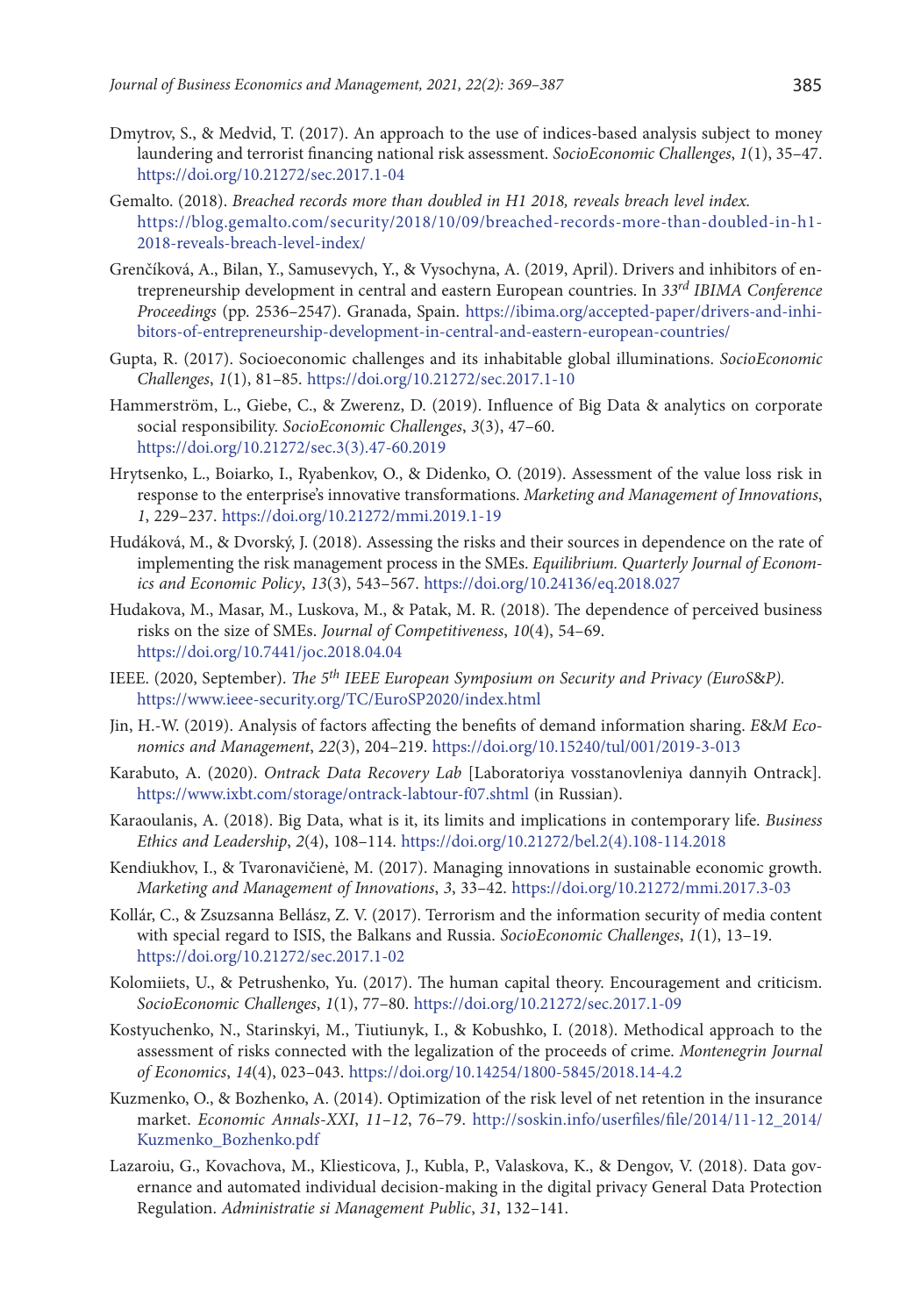- Lee, D. (2020). *Cathay Pacific fined £500,000 by British privacy watchdog for 2018 data breach but avoids potentially heftier penalty under European regulation.* [https://www.scmp.com/news/hong](https://www.scmp.com/news/hong-kong/transport/article/3065071/cathay-pacific-fined-ps500000-british-privacy-watchdog)[kong/transport/article/3065071/cathay-pacific-fined-ps500000-british-privacy-watchdog](https://www.scmp.com/news/hong-kong/transport/article/3065071/cathay-pacific-fined-ps500000-british-privacy-watchdog)
- Leonov, S. V., Vasilyeva, T. A., & Shvindina, H. O. (2017). Methodological approach to design the organizational development evaluation system. *Scientific Bulletin of Polissia*, *3*(11), 2, 51–56. [https://doi.org/10.25140/2410-9576-2017-2-3\(11\)-51-56](https://doi.org/10.25140/2410-9576-2017-2-3(11)-51-56)
- Leonov, S. V., Vasylieva, T. A., & Tsyganyuk, D. L. (2012). Formalization of functional limitations in functioning of co-investment funds basing on comparative analysis of financial markets within FM CEEC. *Actual Problems of Economics*, *134*(8), 75–85. [https://www.researchgate.net/publica](https://www.researchgate.net/publication/294565974_Formalization_of_functional_limitations_in_functioning_of_co-investment_funds_basing_on_comparative_analysis_of_financial_markets_within_FM_CEEC)[tion/294565974\\_Formalization\\_of\\_functional\\_limitations\\_in\\_functioning\\_of\\_co-investment\\_](https://www.researchgate.net/publication/294565974_Formalization_of_functional_limitations_in_functioning_of_co-investment_funds_basing_on_comparative_analysis_of_financial_markets_within_FM_CEEC) [funds\\_basing\\_on\\_comparative\\_analysis\\_of\\_financial\\_markets\\_within\\_FM\\_CEEC](https://www.researchgate.net/publication/294565974_Formalization_of_functional_limitations_in_functioning_of_co-investment_funds_basing_on_comparative_analysis_of_financial_markets_within_FM_CEEC)
- Leonov, S., Yarovenko, H., Boiko, A., & Dotsenko, T. (2019, May). Information system for monitoring banking transactions related to money laundering. In *Proceedings of the 8th International Conference on Monitoring, Modeling and Management of Emergent Economy: Experimental Economics and Machine Learning for Prediction of Emergent Economy Dynamics, M3E2-EEMLPEED 2019* (pp. 297– 307). Odessa, Ukraine. <http://ceur-ws.org/Vol-2422/paper24.pdf>
- Levchenko, V., Boyko, A., Bozhenko, V., & Mynenko, S. (2019). Money laundering risk in developing and transitive economies: Analysis of cyclic component of time series. *Business: Theory and Practice*, *20*, 492–508. <https://doi.org/10.3846/btp.2019.46>
- Limba, T., Stankevičius, A., & Andrulevičius, A. (2019). Towards sustainable cryptocurrency: Risk mitigations from a perspective of national security. *Journal of Security and Sustainability*, *9*(2), 375–389. [https://doi.org/10.9770/jssi.2019.9.2\(2\)](https://doi.org/10.9770/jssi.2019.9.2(2))
- Lyeonov, S., Kuzmenko, O., Yarovenko, H., & Dotsenko, T. (2019). The innovative approach to increasing cybersecurity of transactions through counteraction to money laundering. *Marketing and Management of Innovations*, *3*, 308–326. <https://doi.org/10.21272/mmi.2019.3-24>
- Lyulyov, O., & Shvindina, H. (2017). Stabilization pentagon model: Application in the management at macro- and micro-levels. *Problems and Perspectives in Management*, *15*(3), 42–52. [https://doi.org/10.21511/ppm.15\(3\).2017.04](https://doi.org/10.21511/ppm.15(3).2017.04)
- Morsher, Ch., Horsch, A., & Stephan, J. (2017). Credit information sharing and its link to financial inclusion and financial intermediation. *Financial Markets, Institutions and Risks*, *1*(3), 22–33. [https://doi.org/10.21272/fmir.1\(3\).22-33.2017](https://doi.org/10.21272/fmir.1(3).22-33.2017)
- Mura, L., Marchevska, M., & Dubravska, M. (2018). Slovak retail business across panel regression model. *Marketing and Management of Innovations*, *4*, 203–211.<https://doi.org/10.21272/mmi.2018.4-18>
- Nasr, A. K., Alaei, S., Bakhshi, F., Rasoulyan, F., Tayaran, H., & Farahi, M. (2019). How enterprise risk management (ERM) can affect on short-term and long-term firm performance: Evidence from the Iranian banking system. *Entrepreneurship and Sustainability Issues*, *7*(2), 1387–1403. [https://doi.org/10.9770/jesi.2019.7.2\(41\)](https://doi.org/10.9770/jesi.2019.7.2(41))
- Nocoń, A., & Pyka, I. (2019). Sectoral analysis of the effectiveness of bank risk capital in the Visegrad Group countries. *Journal of Business Economics* & *Management*, *20*(3), 424–445. <https://doi.org/10.3846/jbem.2019.9606>
- Podaras, A. (2017). Risk-based control of the negative effect of discontinued automated processes a case from the agricultural domain. *E*&*M Economics and Management*, *20*(4), 251–261. <https://doi.org/10.15240/tul/001/2017-4-017>
- Polak, J. (2019). Determining probabilities for a commercial risk model of Czech exports to China with respect to cultural differences and in financial management. *Journal of Competitiveness*, *11*(3), 109–127. <https://doi.org/10.7441/joc.219.03.07>
- Ponemon Institute. (2014). *2014 cost of data breach study: Global analysis.* [https://centurybizsolutions.](https://centurybizsolutions.net/wp-content/uploads/2014/12/IBM.pdf) [net/wp-content/uploads/2014/12/IBM.pdf](https://centurybizsolutions.net/wp-content/uploads/2014/12/IBM.pdf)